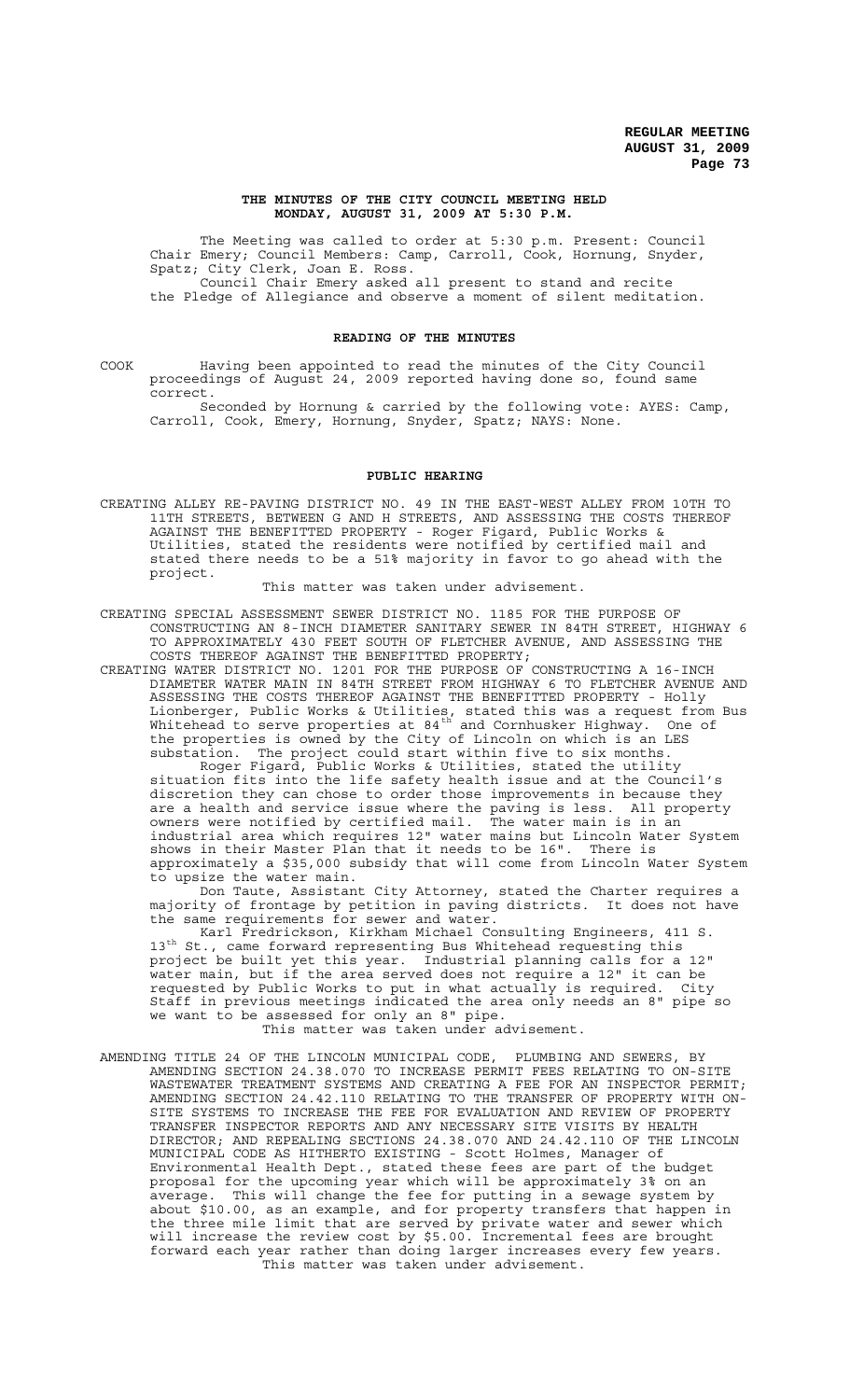- AMENDING TITLE 8 OF THE LINCOLN MUNICIPAL CODE RELATING TO HEALTH AND SANITATION, BY AMENDING SECTION 8.06.145 TO INCREASE OPEN BURNING PERMIT FEES; AMENDING SECTION 8.08.060 TO INCREASE BODY ART ESTABLISHMENT PERMIT FEES; AMENDING SECTION 8.08.150 TO INCREASE BODY ART PRACTITIONER PERMIT FEES; AMENDING SECTION 8.12.035 TO INCREASE SMALL FAMILY CHILD CARE HOME PERMIT FEES AND TO DECREASE THE ANNUAL FEE PAID FOR NEW CERTIFICATES OF COMPLIANCE ISSUED AFTER JULY 31 OF EACH YEAR; AMENDING SECTION 8.12.075 TO REVISE THE SMALL FAMILY CHILD CARE HOME LATE FEES TO BE A PERCENTAGE OF THE ANNUAL FEE; AMENDING SECTION 8.12.200 TO REVISE THE SMALL FAMILY CHILD CARE HOME REINSTATEMENT FEE TO BE A PERCENTAGE OF THE ANNUAL FEE; AMENDING SECTION 8.14.035 TO REPLACE A REFERENCE TO THE TERM "LEVEL III FOOD HANDLER" WITH "PREP/COOK FOOD HANDLER OR FOOD MANAGER" FOR THE TYPE OF PERMIT AN OPERATOR OR PERSON IN CHARGE OF FOOD PREPARATION MUST HOLD; AMENDING SECTION 8.14.037 TO INCREASE CHILD CARE PROGRAM PERMIT FEES; AMENDING SECTION 8.14.065 TO REVISE CHILD CARE PROGRAM LATE FEES TO BE A PERCENTAGE OF THE ANNUAL FEE; AMENDING SECTION 8.14.150 TO REVISE THE CHILD CARE PROGRAM REINSTATEMENT FEE TO BE A PERCENTAGE OF THE ANNUAL FEE; AMENDING SECTION 8.20.150 TO INCREASE FOOD CODE PERMIT FEES; AMENDING SECTION 8.24.150 TO INCREASE THE PERMIT FEE FOR A VARIANCE OF THE NOISE CONTROL ORDINANCE; AMENDING SECTION 8.38.090 TO INCREASE PUBLIC SWIMMING POOL PERMIT FEES; AMENDING SECTION 8.40.070 TO INCREASE SPA FACILITY PERMIT AND INSPECTION FEES; AMENDING SECTION 8.44.070 TO INCREASE PERMIT FEES FOR WATER WELLS; AND REPEALING SECTIONS 8.06.145, 8.08.060, 8.08.150, 8.12.035, 8.12.075, 8.12.200, 8.14.035, 8.14.037, 8.14.065, 8.14.150, 8.20.150, 8.24.150, 8.38.090, 8.40.070 AND 8.44.070 OF THE LINCOLN MUNICIPAL CODE AS HITHERTO EXISTING - Scott Holmes, Manager of Environmental Health Dept., stated these fees are part of the budget proposal for the upcoming year which will be approximately 3% on an average with some of the fees being \$5.00 to \$10.00 more than last year. Fees had not increased in a portion of the Child Care code last year. Some language has been modified in the code. This matter was taken under advisement.
- AMENDING CHAPTER 5.41 OF THE LINCOLN MUNICIPAL CODE RELATING TO SALVAGING, RECYCLING, AND COMPOSTING OPERATIONS BY AMENDING SECTION 5.41.050 TO INCREASE THE PERMIT FEES REQUIRED UNDER THAT CHAPTER; AMENDING SECTION 5.41.060 TO INCREASE THE OCCUPATION TAX LEVIED UPON SALVAGE OPERATIONS AND COMMERCIAL COMPOSTING OPERATIONS; AND REPEALING SECTIONS 5.41.050 AND 5.41.060 OF THE LINCOLN MUNICIPAL CODE AS HITHERTO EXISTING - Manager of Environmental Health Dept., stated these fees are for salvage operations which we inspect and they pay for the cost of the inspections. The fees have changed by about \$5.00 for these inspections.

This matter was taken under advisement.

AMENDING CHAPTER 8.20 OF THE LINCOLN MUNICIPAL CODE, THE LINCOLN FOOD CODE, BY AMENDING SECTION 8.20.190 TO REQUIRE THE FOOD PERMIT HOLDER RATHER THAN THE FOOD ESTABLISHMENT TO MAINTAIN STAFFING RECORDS AND TO ARRANGE FOR AND REQUIRE ALL EMPLOYEES TO HAVE A VALID FOOD HANDLER PERMIT AND/OR FOOD MANAGER PERMIT; AMENDING SECTION 8.20.300 TO PROVIDE FOR REVOCATION OF A PERMIT UNDER THE LINCOLN FOOD CODE IN ADDITION TO SUSPENSION; AMENDING SECTION 8.20.310 TO CLARIFY EXISTING LANGUAGE REGARDING CONDITIONS FOR REISSUANCE OF A SUSPENDED PERMIT; AND REPEALING SECTIONS 8.20.190, 8.20.300, AND 8.20.310 OF THE LINCOLN MUNICIPAL CODE AS HITHERTO EXISTING - Scott Holmes, Manager of Environmental Health Dept., stated the food code was reviewed which resulted in the changed wording to include proper direction in which enforcement should be against the permit holder not the establishment. The establishment doesn't hold the permit. A correction was made to include the word revocation in the enforcement provisions of the language. The process for suspension or revocation is first the inspection, then the notice of violation which is personal communication between the director and the operator to take action during a certain time frame, then the operator needs to respond in writing. If they do not comply a food enforcement warning is issued. If they do not respond then a suspension is issued. The last step would be revocation.

#### This matter was taken under advisement.

- ANNEXATION 09003 AMENDING THE LINCOLN CORPORATE LIMITS MAP BY ANNEXING APPROXIMATELY 27.52 ACRES OF PROPERTY GENERALLY LOCATED AT SOUTH 91ST STREET AND HIGHWAY 2;
- CHANGE OF ZONE 09011 APPLICATION OF ANDERMATT LLC FOR A CHANGE OF ZONE FROM AG AGRICULTURAL TO B-2 PLANNED NEIGHBORHOOD BUSINESS DISTRICT SOUTHLAKE PUD FOR APPROXIMATELY 104,000 SQUARE FEET OF HEALTH CARE FACILITY, APPROXIMATELY 50,000 SQUARE FEET OF OFFICE, AND APPROXIMATELY 15,000 SQUARE FEET OF COMMERCIAL, AND APPROVAL OF A DEVELOPMENT PLAN WHICH PROPOSES TO MODIFY STANDARDS OF THE UNDERLYING ZONING DISTRICT,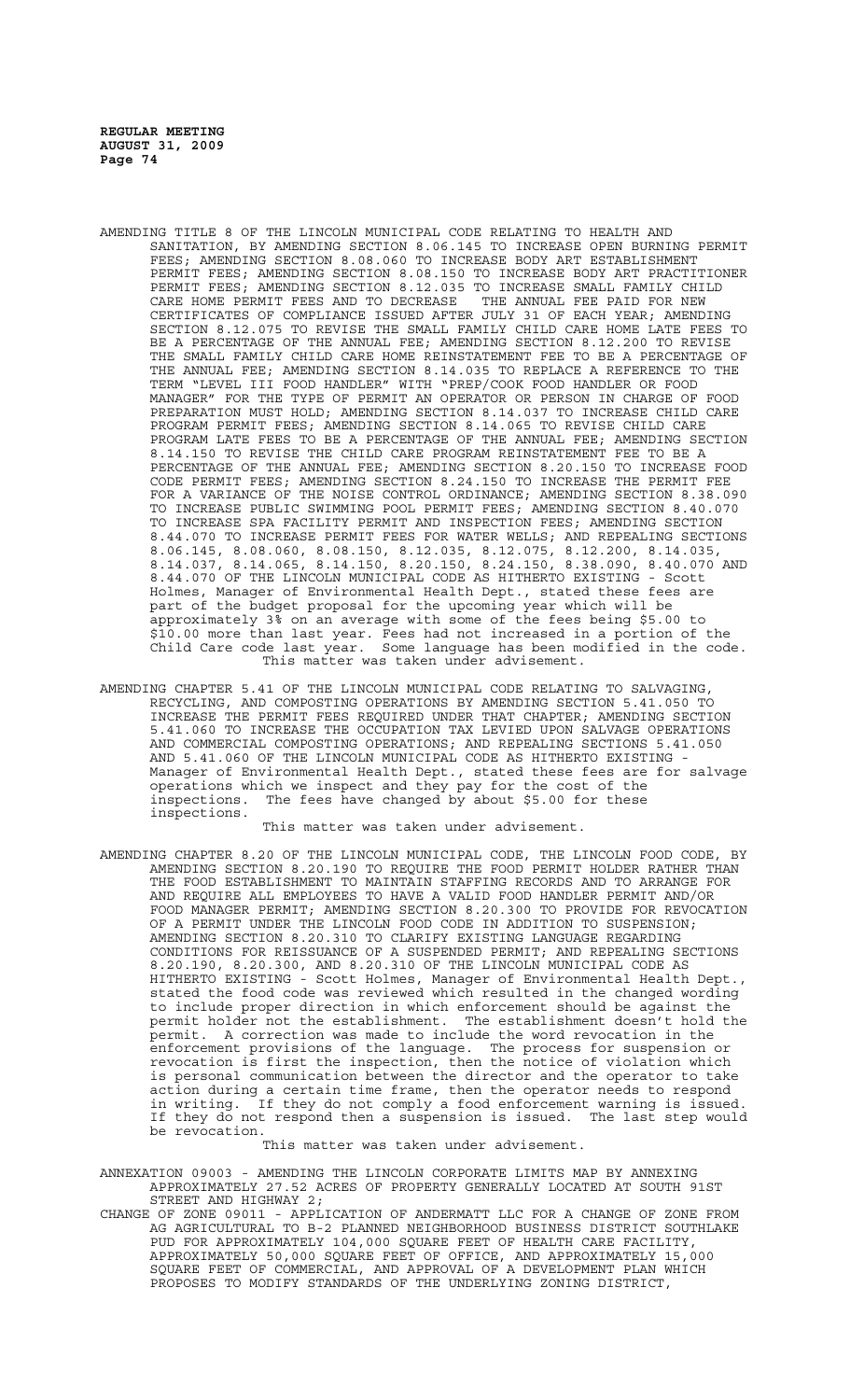SUBDIVISION REGULATIONS AND DESIGN STANDARDS, ON PROPERTY GENERALLY LOCATED AT S. 91ST STREET AND HIGHWAY 2 - DaNay Kalkowski, Seacrest & Kalkowski, 1111 Lincoln Mall, Suite 350, came forward on behalf of Andermatt, LLC who owns the property subject to the application. The infrastructure has been planned to serve this area. The north half of the property is designed for a health care facility and the south half is for office, retail, restaurant type users.

Mitch Elliot, Chief Development Officer for Vetter Health Services, stated they have a long history of developing retirement housing and skilled nursing facilities in the Midwest. They own two facilities in Lincoln the Milder Manor and Village Manor. The design is to accommodate 120 residents: 40 short-term rehab, 20 Alzheimer & dementia care, and 60 long-term care. They will employ 130 to 150 fulltime employees. This facility will have a chapel, beauty shop, café, time employees.<br>and coffee shop.

Ms. Kalkowski came forward to answer the strip along 98<sup>th</sup> Street was actually for the construction of 98<sup>th</sup> Street. It will stay zoned Agricultural and is anticipated for residential, multi-family development.

Marvin Krout, Director of Planning, answered the question about Annexation 8026 noted on the map with Annexation 9003 stating this includes both parcels.

This matter was taken under advisement.

CHANGE OF ZONE 09020HP - APPLICATION OF WILLIAM J. AND MYRNA WOOD TO DESIGNATE THE ARNOTT AND LOUISA RICKETTS MANSION AT 400 SOUTH 33RD STREET AS A HISTORIC LANDMARK - William J. Wood, 808 D Street, came forward to answer questions.

This matter was taken under advisement.

COMPREHENSIVE PLAN CONFORMANCE 09008 - DECLARING APPROXIMATELY 12.56 ACRES OF PROPERTY GENERALLY LOCATED AT NORTH 56TH STREET AND BLUFF ROAD AS SURPLUS PROPERTY AND AUTHORIZING THE SALE THEREOF - David Landis, Director of Urban Development, stated Game & Parks Department wants to buy this property. The appraised value for this property is \$4,200 per acre and it was agreed to sell this property for the appraised value amount. The total amount would be \$52,000 of which this money will go back to the solid waste area. Games and Parks would like to control this area for the purpose of moving and consolidating heavy equipment which is currently at various places in the City. It is not anticipated the neighbors in this area will have a public reaction to the planned use of the property.

This matter was taken under advisement.

APPROVING THE LABOR CONTRACT BETWEEN THE CITY AND THE LINCOLN M CLASS EMPLOYEES ASSOCIATION EFFECTIVE AUGUST 20, 2009; AMENDING THE PAY SCHEDULE FOR A CERTAIN EMPLOYEE GROUP BY CREATING THE

CLASSIFICATION OF SENIOR ATTORNEY; AMENDING THE PAY SCHEDULE FOR A CERTAIN EMPLOYEE GROUP BY REVISING THE

- CLASSIFICATION OF ATTORNEY II; AMENDING CHAPTER 2.76 OF THE LINCOLN MUNICIPAL CODE RELATING TO THE CITY'S
- PERSONNEL SYSTEM BY AMENDING THE TITLE PAGE TO DELETE SECTION 2.76.160 COMPENSATION PLAN, VARIABLE MERIT PAY PLAN; AMENDING SECTION 2.76.040 DEFINITIONS, TO DEFINE EXCLUDED EMPLOYEE; AMENDING SECTION 2.76.130<br>POSITION AND PAY RANGE ALLOCATION, RELATING TO EXCLUDED EMPLOYEES; POSITION AND PAY RANGE ALLOCATION, RELATING TO EXCLUDED EMPLOYEES; AMENDING SECTION 2.76.135 MERIT PAY PLAN ESTABLISHED, TO INCLUDE EXCLUDED EMPLOYEES AND INCREASE THE MAXIMUM NUMBER OF MERIT PAY STEPS; AMENDING SECTION 2.76.145 MERIT PAY PLAN, ADMINISTRATION AND REQUIREMENTS FOR ADVANCEMENT, TO INCLUDE THE NEWLY DEFINED EXCLUDED EMPLOYEES; AMENDING SECTION 2.76.150 MERIT PAY PLAN, PAY INCREASES FOR EXCEPTIONAL SERVICE, TO INCLUDE THE NEWLY DEFINED EXCLUDED EMPLOYEES; AMENDING 2.76.155 LONGEVITY PAY TO ADJUST THE ANNUAL LONGEVITY PAY PLAN RELATING TO CERTAIN "N" AND EXCLUDED EMPLOYEES; DELETING ALL OF SECTION 2.76.160 VARIABLE MERIT PAY PLAN; AMENDING SECTION 2.76.175 PROMOTION, TRANSFER, DEMOTION OR TEMPORARY PROMOTION RELATING TO THE NEWLY DEFINED EXCLUDED EMPLOYEES; AMENDING SECTION 2.76.200 TEMPORARY ASSIGNMENT TO A HIGHER CLASSIFICATION RELATING TO THE NEWLY DEFINED EXCLUDED EMPLOYEES; AMENDING SECTION 2.76.380 SICK LEAVE WITH PAY, AS IT RELATES TO EMPLOYEES WITH A PAY RANGE PREFIXED BY M, A, C, E, N, OR X; AND AMENDING SECTION 2.76.395 VACATION LEAVE WITH PAY AS IT RELATES TO EMPLOYEES WITH A PAY RANGE PREFIXED BY M; AND REPEALING 2.76 TITLE PAGE AND SECTIONS 2.76.040, 2.76.130, 2.76.135, 2.76.145, 2.76.150, 2.76.155, 2.76.160, 2.76.175, 2.76.200, 2.76.380, AND 2.76.395 OF THE LINCOLN MUNICIPAL CODE AS HITHERTO EXISTING;

AMENDING CHAPTER 2.78 OF THE LINCOLN MUNICIPAL CODE RELATING TO THE CITY'S PERSONNEL SYSTEM BY AMENDING SECTION 2.78.010 COMPENSATION PLAN ESTABLISHED TO EXCLUDE EMPLOYEES WITH A PAY RANGE PREFIXED BY M; AMENDING SECTIONS 2.78.020 ANNUAL LEAVE, 2.78.025 VARIABLE MERIT PAY PLAN, AND 2.78.030 SICK LEAVE TO DELETE THE REFERENCES TO EMPLOYEES WITH A PAY RANGE PREFIXED BY THE LETTER M; AND REPEALING 2.78 TITLE PAGE AND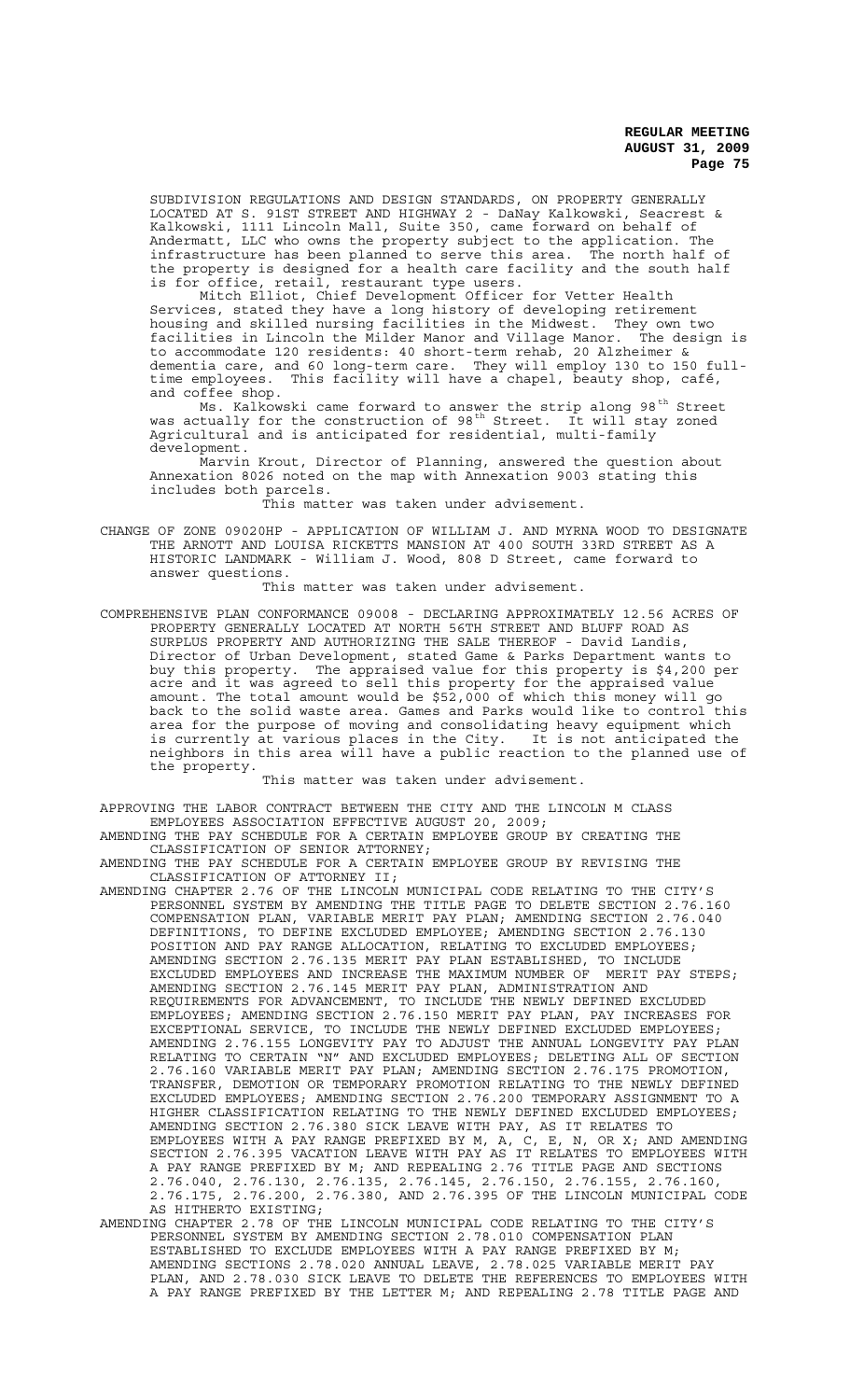SECTIONS 2.78.010, 2.78.020, 2.78.025, AND 2.78.030 OF THE LINCOLN MUNICIPAL CODE AS HITHERTO EXISTING;

AMENDING THE PAY SCHEDULE FOR A CERTAIN EMPLOYEE GROUP BY ADJUSTING THE HOURLY PAY RANGE SCHEDULE AND SCHEDULES OF ANNUAL, MONTHLY, BIWEEKLY AND HOURLY PAY RANGE EQUIVALENTS FOR EMPLOYEES OF THE CITY OF LINCOLN WHOSE CLASSIFICATIONS ARE ASSIGNED TO PAY RANGES PREFIXED BY THE LETTER "M" TO BE EFFECTIVE AUGUST 20, 2009 - Mark Koller, Personnel Director, came forward to request on behalf of the Mayor and himself to hold these items over until September  $14^{\text{th}}$  to give them time to address questions by the Council to bring clarity. The Council is welcome to meet with him one on one or can set up a session to address questions. A summary of the proposals will be prepared.

Don Taute, Ass't. City Attorney, stated there were a number of changes in the Personnel Code so substitute ordinances have been prepared for these ordinances which addresses vacation issues and longevity. Also, the step pay plan no longer exists so appendices have been added relative to the variable merit plan. A one page document of the changes have been prepared and will be given to Council members electronically by Friday.

Rick Hoppe, Mayor's Chief of Staff, stated it would be best to issue a written document to the Council members then have face to face meetings if wanted.

 $\rm\breve{M}$ ike Morosin, 1500 N. 15 $\rm\thinspace^{th}$  St., came forward to question if the citizens of Lincoln were paying for Union negotiations and why don't the Union's pay for part of these negotiations?<br>Jon Camp, Council Member, stated there

Council Member, stated there are provisions in the Union contracts for negotiation hours and other union activities. John Spatz, Council Member suggested he talk to his State Senator because by law the City Council may not be able to make these changes. This matter was taken under advisement.

ACCEPTING THE REPORT OF NEW AND PENDING CLAIMS AGAINST THE CITY AND APPROVING DISPOSITION OF CLAIMS SET FORTH FOR THE PERIOD OF JULY 16 - 31, 2009 - Paul Canarsky, came forward to show a video of the portion of a tree sitting on City property that had fallen on his car. The purpose was to show the decay of the tree and to express his opinion that the City should have been aware of this decay when they removed a limb previously. He feels the City should pay for the damage to his car.

John Hendry, City Attorney, stated for the City to be liable they need to be negligent. In order for the City to be liable it would have to be shown the City had actual or constructive knowledge of a dangerous condition or damage to the tree. There was no evidence the City was negligent as there was no sign of decay in April 2007 when a hanging branch was removed. When the tree was felled it was inspected which revealed some internal decay that would not have been visible to the naked eye if it was inspected one minute or one second before it fell.

Bob Wehyrich, Asst. City Arborist, stated what Mr. Hendry stated was correct. An aerial, visual inspection is done when responding to a hazard situation such as a hanging branch. The crews look for decay in the crown of the tree and base rot or large holes in the trunk of the tree which would be a detriment to the stability of the tree. They did not see any of this when they responded to the hazardous call in 2007. This matter was taken under advisement.

IDENTIFYING AND DECLARING THE AREA GENERALLY LOCATED ALONG SOUTH STREET FROM THE ALLEY WEST OF 9TH STREET TO 19TH STREET AS THE SOUTH STREET BUSINESS AREA; APPROVING THE APPOINTMENT OF ANA COX, KEN FUGERON, JESSI GIBSON, DAVID REESE, BRET RICHARDSON AND DEAN SETTLE AS MEMBERS OF THE SOUTH STREET BUSINESS AREA IMPROVEMENT BOARD; AND DIRECTING THE BOARD TO MAKE RECOMMENDATIONS TO THE CITY COUNCIL FOR THE ESTABLISHMENT OF A PLAN FOR IMPROVEMENTS IN THE SOUTH STREET BUSINESS AREA - Wynn Hjermstad, Urban Development, came forward to explain the South Street Business & Civic Board want to create a Business Improvement District to maintain the South Street Streetscape after it was constructed. The Board will identify what maintenance items will be included in the BID. They are asking for approval.

The following came forward to introduce themselves:

Ana Cox, treasurer of South Street Civic & Business Association. Jessica Gibson, Chairman of South Street Civic & Business Association.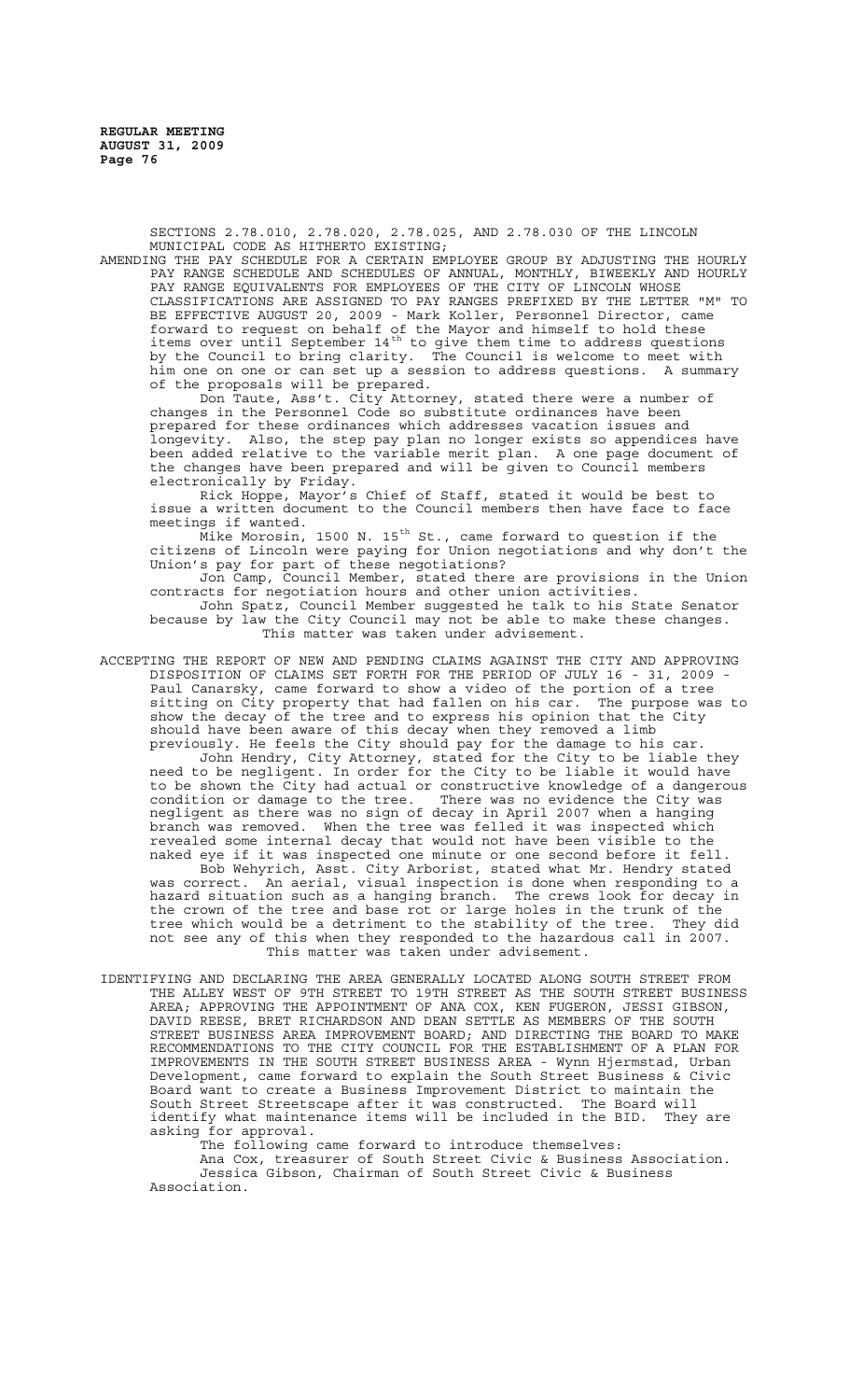Bret Richardson, Board member of South Street Civic & Business Association and owner of Char Grill. Dean Settle, appointee of County Board to represent County

properties along South Street on the South Street Civic & Business Association.

Mr. Richardson stated they are looking forward to get started with the BID.

This matter was taken under advisement.

INCREASING FEES FOR SPECIAL WASTE PERMITS AS AUTHORIZED UNDER CHAPTER 8.32 OF THE LINCOLN MUNICIPAL CODE - Scott Holmes, Manager of Environmental Health Dept., stated these are incremental fee increases to the special waste permit fees. Businesses that generate waste that are not hazardous, but need some sort of management protocol to assure safety of disposal at the landfill have to submit for a special waste permit. These fees have increased \$5.00 to \$10.00.

This matter was taken under advisement.

- AMENDING THE LINCOLN LANCASTER COUNTY AIR POLLUTION CONTROL PROGRAM REGULATIONS AND STANDARDS TO INCREASE THE NOTIFICATION FEE FOR NATIONAL EMISSION STANDARDS FOR HAZARDOUS AIR POLLUTANTS (NESHAPS) ASBESTOS PROJECTS AND CONSTRUCTION PERMIT FEES - Scott Holmes, Manager of Environmental Health Dept., stated these fees are a slight modification from last year. These fees are for asbestos projects and the Engineering Review fees for businesses that have to have a construction permit relative to pollution. This matter was taken under advisement.
- ADOPTING FEES TO COVER THE EXPENSES OF CONDUCTING NATIONAL POLLUTANT DISCHARGE ELIMINATION SYSTEM (NPDES) STORMWATER PERMIT COMPLIANCE INSPECTIONS AT REGULATED INDUSTRIAL FACILITIES BY HEALTH DEPARTMENT STAFF - Scott Holmes, Manager of Environmental Health Dept., stated these fees are charged to businesses to assure they are in compliance with their state or federally permitted pollution for stormwater. This keeps them protected from actions by EPA and to assure the City complies with it's permit to allow water to go down the storm drains. This matter was taken under advisement.
- AUTHORIZING AND SUPPORTING THE APPLICATION TO THE TRANSPORTATION ENHANCEMENT PROGRAM OF THE STATE OF NEBRASKA DEPARTMENT OF ROADS TO ASSIST WITH FUNDING THE CONSTRUCTION OF THE STONEBRIDGE TRAIL CONNECTING THE ALVO ROAD TRAIL NEAR 14TH AND ALVO ROAD WITH THE 14TH STREET TRAIL NEAR 14TH AND HUMPHREY - Terry Genrich, Parks & Recreation Dept., stated this is a resolution that is required as part of their 80/20 grant application. 20% is coming from the City from impact fees in that zone. This matter was taken under advisement.
- APPROVING THE LABOR CONTRACT BETWEEN THE CITY OF LINCOLN AND THE LINCOLN POLICE UNION EFFECTIVE AUGUST 20, 2009 - John Cripe, Personnel Dept., came forward to answer questions. There were minor changes with regard to incident reports, vacation section, clarified the annual shift bidding process that occurs in November, tuition reimbursement to include outside training of which this part of the budget is controlled by the Chief who will determine how necessary it is for the department, and sick leave. 1 1/4% increase cost of living was agreed upon. There were no increased hours for Union negotiations. A system will be in were no increased hours for Union negotiations. place for next year to track all the time being used for Union business. This matter was taken under advisement.
- A RESOLUTION BINDING THE CITY AS A SUB-RECIPIENT OF FEDERAL AID FUNDING FOR CERTAIN TRANSPORTATION FACILITIES (ROADS, STREETS, TRAILS AND OTHERS) TO COMPLY WITH ALL APPLICABLE FEDERAL LAW, INCLUDING THE RULES AND REGULATIONS OF THE FEDERAL HIGHWAY ADMINISTRATION, ALL APPLICABLE STATE LAW RULES AND REGULATIONS (NEBRASKA ADMINISTRATIVE CODE) AND THE REQUIREMENTS OF THE LPA GUIDELINES MANUAL OF THE NEBRASKA DEPARTMENT OF ROADS (INCLUDING THE CONSULTANT SELECTION PROCESS), THE NATIONAL ENVIRONMENTAL POLICY ACT (NEPA), THE UNIFORM RELOCATION ASSISTANCE AND REAL PROPERTY ACQUISITION POLICIES ACT (UNIFORM ACT) AND TO MAINTAIN ADEQUATE FINANCIAL MANAGEMENT SYSTEMS AND DESIGNATING CERTAIN DIRECTORS AS RESPONSIBLE FOR MANAGEMENT OF THE CONSULTANT SELECTION PROCESS, THE NEPA AND THE UNIFORM ACT AND AUTHORIZING DON HERZ AS DIRECTOR OF THE FINANCE DEPARTMENT TO SIGN THE LPA FINANCIAL MANAGEMENT SYSTEMS CERTIFICATION - Chad Blahak, Public Works & Utilities, stated this is part of the process the State and Federal Highways is putting into place giving new levels of transparency and accountability in regards to the federal funds. This is not just for stimulus related projects it will be on all federally funded projects. Each public agency is asked to file this legal document to acknowledge that they are following the rules. This is additional scrutiny being placed on the Department of Roads and federal highways from the providers of the federal funding.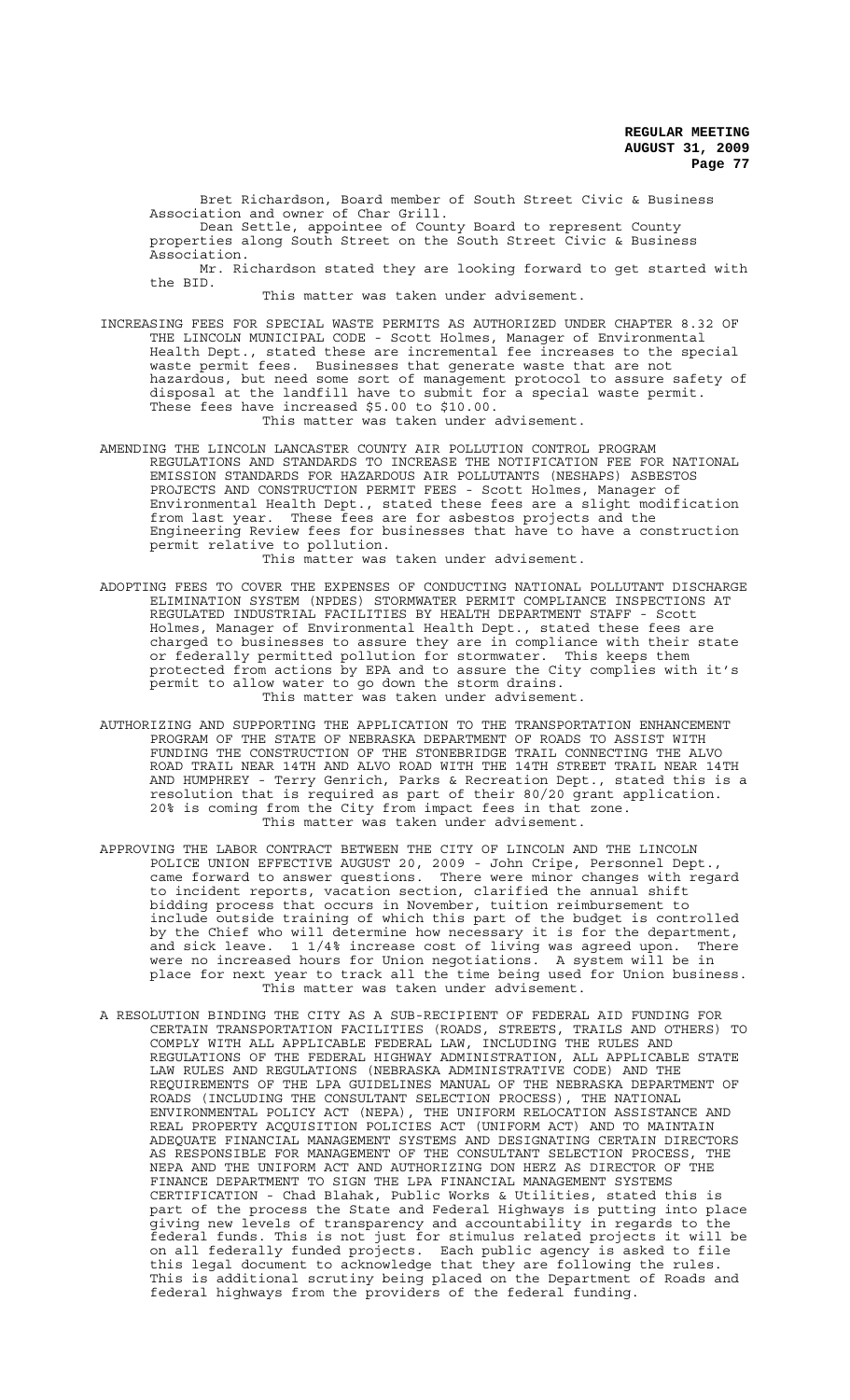Mike Morosin, 1500 N. 15 $^{\rm th}$  St., asked what and how can you assure the citizens of Lincoln the City will follow these rules and apply them fairly to all? What oversight group will the citizens be able to bring their grievances to and receive a fair hearing of this? This matter was taken under advisement.

SPECIAL PERMIT 09016 - APPLICATION OF THE MENTAL HEALTH ASSOCIATION OF NEBRASKA FOR A HEALTH CARE FACILITY, INCLUDING REQUESTED WAIVER OF REQUIRED FRONT AND SIDE YARD LANDSCAPING AND TO REDUCE THE REQUIRED SIDE YARD SETBACKS FROM 10 FEET TO 5 FEET, ON PROPERTY GENERALLY LOCATED SOUTH OF VAN DORN STREET ON SOUTH 14TH STREET - Alan Green, Executive Director of Mental Health Association of Nebraska, came forward proposing to open a crisis aversion house, peer run facility, where up to four individuals can come and stay for up to five days. These individuals are adults who have specific knowledge of their illness that start to feel symptoms and triggers. This is a safe place for them to come and work with peer alleviating those symptoms and coming up with strategies to lead normal lives. He addressed a letter referencing concerns of this house in the neighborhood: the funding is from the State Behavioral Services which is secure; parking potentially could have up to six parking places, but do not anticipate the need for more than five; negative consequences are not anticipated on property value as the property will be kept up and maintained to create a home environment; this facility will be peer run with no clinical staff on hand and no medication management. The advisory council will work closely with the Community Mental Health Center, Crisis Center, Lincoln Police Department, neighbors, and a number of other crisis units and consumers who would be using this property to help format the policies and procedures. Potential for violence is no more likely to occur with those living with mental illness than any other segment of the population. Peer Specialists will be trained to include First Aid and CPR. They do not live at this location. The home will be leased.

Gary Hill, 2815 S. 14<sup>th</sup> Street, a neighbor living next door came forward to express his concern that they will not make improvements to the house. He is also concerned people will think it is a group home which could make it harder to sell his house someday.

Ken Karmazin, 1300 S. 49<sup>th</sup> Street, came forward representing the mentally ill in the community having been diagnosed as bipolar. He is in favor of this respite house.

Lisa Alexander, no address given, came forward in favor as a neighbor who lives four houses away.

Lucas Peterson, 2520 R Street, came forward in favor. He feels this facility is needed for the mentally ill population.

Brad Franklin, 2828 S. 14<sup>th</sup> Street, a neighbor who is against this facility being across the street from his home. He is highly supportive of this project.

Dean Settle, Director of Mental Health Association Center, stated he feels this project will work. He stated that informed people wouldn't need to go to the Crisis Center or call the police instead they would call the respite house for help.

Mr. Green thanked all those who expressed concerns and stated the advisory committee will notify the neighbors of meetings and will send them the minutes of the meetings.

Marvin Krout, Director of Planning, stated that Special Permits can be revoked.

This matter was taken under advisement.

**\*\* END OF PUBLIC HEARING \*\***

# **COUNCIL ACTION**

#### **REPORTS OF CITY OFFICERS**

APPOINTING EUGENE CARROLL TO THE PUBLIC BUILDING COMMISSION FOR A FOUR-YEAR TERM EXPIRING AUGUST 1, 2013 - CLERK read the following resolution, introduced by Jane Snyder, who moved its adoption:

A-85491 BE IT RESOLVED by the City Council of the City of Lincoln, Nebraska:

That the appointment of Eugene Carroll to the Public Building Commission for a four-year term expiring August 1, 2013, is hereby approved.

Introduced by Jane Snyder

Seconded by Spatz & carried by the following vote: AYES: Carroll, Cook, Emery, Hornung, Snyder, Spatz; NAYS: None; ABSTAINED: Camp.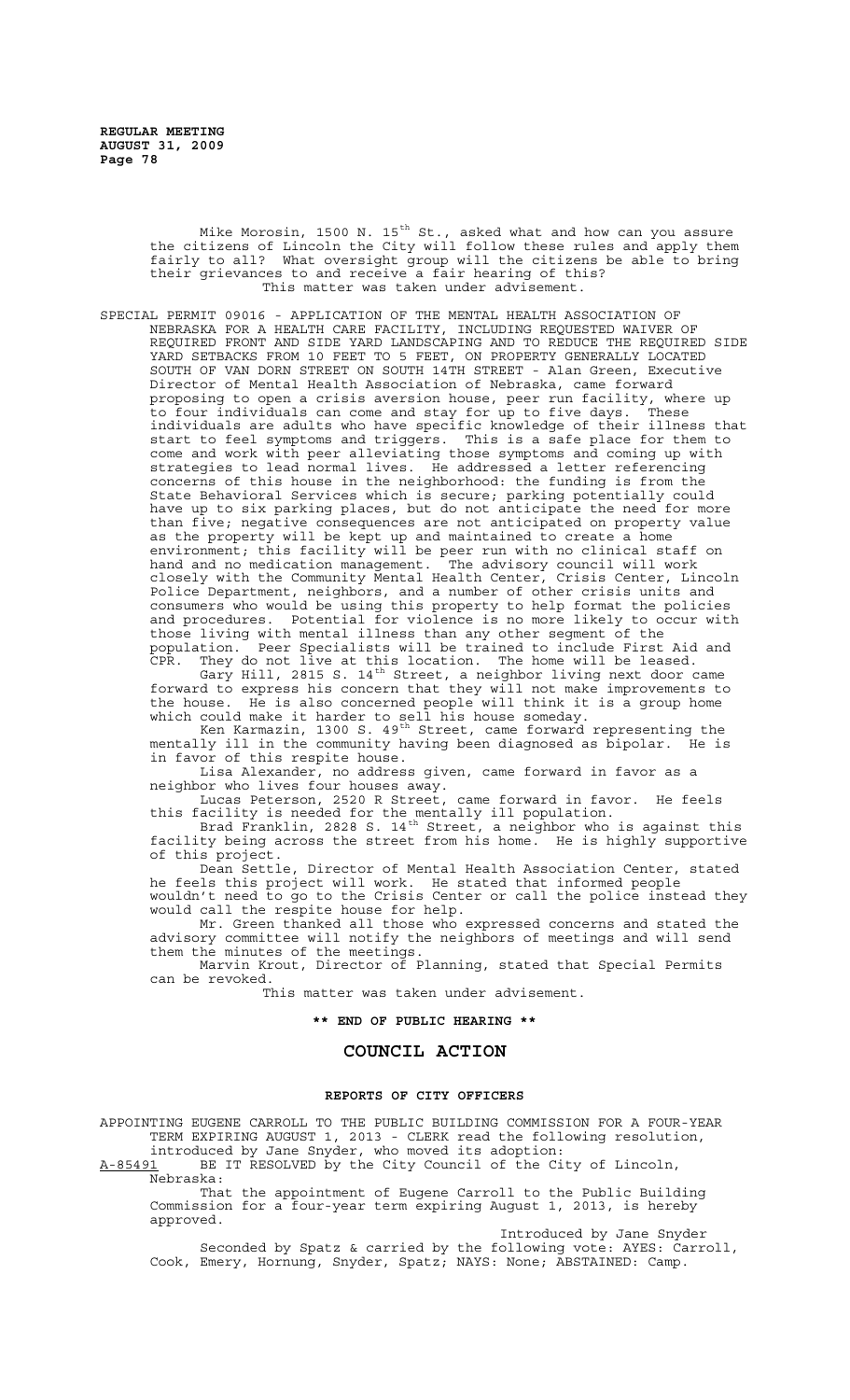CLERK'S LETTER AND MAYOR'S APPROVAL OF RESOLUTIONS AND ORDINANCES PASSED BY THE CITY COUNCIL ON AUGUST 17, 2009 - CLERK presented said report which was placed on file in the Office of the City Clerk. **(27-1)**

REPORT FROM CITY TREASURER OF CITY CASH ON HAND AT THE CLOSE OF BUSINESS ON JULY 31, 2009 - CLERK presented said report which was placed on file in the Office of the City Clerk. **(5-21)**

#### **PETITIONS & COMMUNICATIONS**

THE FOLLOWING HAVE BEEN REFERRED TO THE PLANNING DEPT.: Change of Zone 09021 - App. of Planning Director amending Chapter 27.81 of the Lincoln Municipal Code relating to General Provisions of the Zoning Code by adding a new section numbered 27.81.021 to provide a procedure for appeals of administrative approvals by the Planning Director and by adding a new section numbered 27.81.022 to provide the manner for giving notice of the Planning Director's grant of administrative approvals. Change of Zone 09022 - App. of Planning Director for the creation of a special sign district, on property located at N. 48<sup>th</sup> Street and N. 50th Street on the north side of O Street.

- SETTING THE HEARING DATE OF MONDAY, SEPTEMBER 14, 2009 AT 3:00 P.M. FOR THE APPLICATION OF RICKETY CRICKET DBA N STREET DRIVE IN FOR A CHANGE OF LOCATION FROM 1835 N STREET TO 1801 O STREET - CLERK read the following resolution, introduced by Jane Snyder, who moved its adoption for
- approval:<br><u>A-85492</u> BE BE IT RESOLVED by the City Council, of the City of Lincoln, that a hearing date is hereby set for Mon., 2009 at 3:00 p.m. or as soon thereafter as possible in the City Council Chambers, County-City Building, 555 S. 10<sup>th</sup> St., Lincoln, NE, for Application of Rickety Cricket dba N Street and N. 50th Street on the north side of O Street. If the Police Dept. is unable to complete the investigation by said time, a new hearing date will be set.
	- Introduced by Jane Snyder Seconded by Spatz & carried by the following vote: AYES: Camp, Carroll, Cook, Emery, Hornung, Snyder, Spatz; NAYS: None.

#### **LIQUOR RESOLUTIONS - NONE**

# **ORDINANCES - 2ND READING & RELATED RESOLUTIONS (as required) - NONE**

- CREATING ALLEY RE-PAVING DISTRICT NO. 49 IN THE EAST-WEST ALLEY FROM 10TH TO 11TH STREETS, BETWEEN G AND H STREETS, AND ASSESSING THE COSTS THEREOF AGAINST THE BENEFITTED PROPERTY - CLERK read an ordinance, introduced by Jon Camp, creating Alley Re-paving District No. 49, defining the limits thereof, establishing the width of the alley roadway to be re-paved, providing for the payment of the cost thereof, designating the property to be benefitted, providing for the acquisition of easements and additional right-of-way, if necessary, and repealing all ordinances or parts of ordinances in conflict herewith, the second time.
- CREATING SPECIAL ASSESSMENT SEWER DISTRICT NO. 1185 FOR THE PURPOSE OF CONSTRUCTING AN 8-INCH DIAMETER SANITARY SEWER IN 84TH STREET, HIGHWAY 6 TO APPROXIMATELY 430 FEET SOUTH OF FLETCHER AVENUE, AND ASSESSING THE COSTS THEREOF AGAINST THE BENEFITTED PROPERTY - CLERK read an ordinance, introduced by Jon Camp, creating Sewer District No. 1185, designating the real estate to be benefitted, providing for assessment of the costs of the improvements constructed therein, providing for the acquisition of easements and additional right-of-way, if necessary, and repealing all ordinances or parts of ordinances in conflict herewith, the second time.
- CREATING WATER DISTRICT NO. 1201 FOR THE PURPOSE OF CONSTRUCTING A 16-INCH DIAMETER WATER MAIN IN 84TH STREET FROM HIGHWAY 6 TO FLETCHER AVENUE AND ASSESSING THE COSTS THEREOF AGAINST THE BENEFITTED PROPERTY - CLERK read an ordinance, introduced by Jon Camp, creating Water District No. 1201, designating the real estate to be benefitted, providing for assessment of the costs of the improvements constructed therein, providing for the acquisition of easements and additional right-of-way, if necessary, and repealing all ordinances or parts of ordinances in conflict herewith, the second time.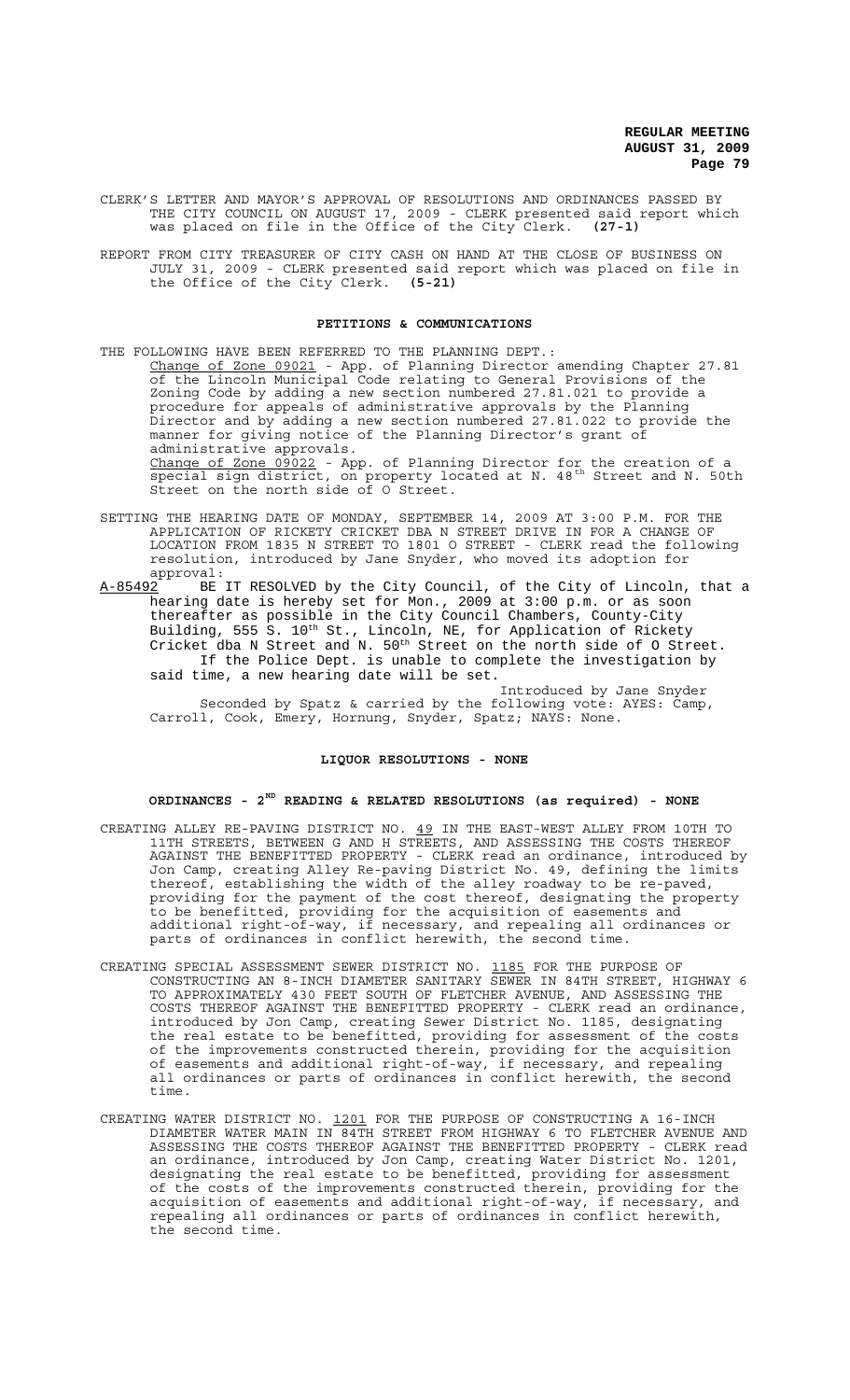- AMENDING TITLE 24 OF THE LINCOLN MUNICIPAL CODE, PLUMBING AND SEWERS, BY AMENDING SECTION 24.38.070 TO INCREASE PERMIT FEES RELATING TO ON-SITE WASTEWATER TREATMENT SYSTEMS AND CREATING A FEE FOR AN INSPECTOR PERMIT; AMENDING SECTION 24.42.110 RELATING TO THE TRANSFER OF PROPERTY WITH ON-SITE SYSTEMS TO INCREASE THE FEE FOR EVALUATION AND REVIEW OF PROPERTY TRANSFER INSPECTOR REPORTS AND ANY NECESSARY SITE VISITS BY HEALTH DIRECTOR; AND REPEALING SECTIONS 24.38.070 AND 24.42.110 OF THE LINCOLN MUNICIPAL CODE AS HITHERTO EXISTING - CLERK read an ordinance, introduced by Jon Camp, amending Title 24 of the Lincoln Municipal Code, Plumbing and Sewers, by amending Section 24.38.070 to increase permit fees relating to on-site wastewater treatment systems and creating a fee for an inspector permit; amending Section 24.42.110 relating to the transfer of property with on-site systems to increase the fee for evaluation and review of Property Transfer Inspector reports and any necessary site visits by Health Director; and repealing Sections 24.38.070 and 24.42.110 of the Lincoln Municipal Code as hitherto existing, the second time.
- AMENDING TITLE 8 OF THE LINCOLN MUNICIPAL CODE RELATING TO HEALTH AND SANITATION, BY AMENDING SECTION 8.06.145 TO INCREASE OPEN BURNING PERMIT FEES; AMENDING SECTION 8.08.060 TO INCREASE BODY ART ESTABLISHMENT<br>PERMIT FEES: AMENDING SECTION 8.08.150 TO INCREASE BODY ART PRACTITIONER PERMIT FEES; AMENDING SECTION 8.08.150 TO INCREASE BODY ART PRACTITIONER PERMIT FEES; AMENDING SECTION 8.12.035 TO INCREASE SMALL FAMILY CHILD CARE HOME PERMIT FEES AND TO DECREASE THE ANNUAL FEE PAID FOR NEW CERTIFICATES OF COMPLIANCE ISSUED AFTER JULY 31 OF EACH YEAR; AMENDING SECTION 8.12.075 TO REVISE THE SMALL FAMILY CHILD CARE HOME LATE FEES TO BE A PERCENTAGE OF THE ANNUAL FEE; AMENDING SECTION 8.12.200 TO REVISE THE SMALL FAMILY CHILD CARE HOME REINSTATEMENT FEE TO BE A PERCENTAGE OF THE ANNUAL FEE; AMENDING SECTION 8.14.035 TO REPLACE A REFERENCE TO THE TERM "LEVEL III FOOD HANDLER" WITH "PREP/COOK FOOD HANDLER OR FOOD MANAGER" FOR THE TYPE OF PERMIT AN OPERATOR OR PERSON IN CHARGE OF FOOD PREPARATION MUST HOLD; AMENDING SECTION 8.14.037 TO INCREASE CHILD CARE PROGRAM PERMIT FEES; AMENDING SECTION 8.14.065 TO REVISE CHILD CARE PROGRAM LATE FEES TO BE A PERCENTAGE OF THE ANNUAL FEE; AMENDING SECTION 8.14.150 TO REVISE THE CHILD CARE PROGRAM REINSTATEMENT FEE TO BE A PERCENTAGE OF THE ANNUAL FEE; AMENDING SECTION 8.20.150 TO INCREASE FOOD CODE PERMIT FEES; AMENDING SECTION 8.24.150 TO INCREASE THE PERMIT FEE FOR A VARIANCE OF THE NOISE CONTROL ORDINANCE; AMENDING SECTION 8.38.090 TO INCREASE PUBLIC SWIMMING POOL PERMIT FEES; AMENDING SECTION 8.40.070 TO INCREASE SPA FACILITY PERMIT AND INSPECTION FEES; AMENDING SECTION 8.44.070 TO INCREASE PERMIT FEES FOR WATER WELLS; AND REPEALING SECTIONS 8.06.145, 8.08.060, 8.08.150, 8.12.035, 8.12.075, 8.12.200, 8.14.035, 8.14.037, 8.14.065, 8.14.150, 8.20.150, 8.24.150, 8.38.090, 8.40.070 AND 8.44.070 OF THE LINCOLN MUNICIPAL CODE AS HITHERTO EXISTING - CLERK read an ordinance, introduced by Jon Camp, amending Title 8 of the Lincoln Municipal Code relating to Health and Sanitation, by amending Section 8.06.145 to increase open burning permit fees; amending Section 8.08.060 to increase body art establishment permit fees; amending Section 8.08.150 to increase body art practitioner permit fees; amending Section 8.12.035 to increase small family child care home permit fees and to decrease the annual fee paid for new certificates of compliance issued after July 31 of each year; amending Section 8.12.075 to revise the small family child care home late fees to be a percentage of the annual fee; amending Section 8.12.200 to revise the small family child care home reinstatement fee to be a percentage of the annual fee; amending Section 8.14.035 to replace a reference to the term "Level III Food Handler" with "Prep/Cook Food Handler or Food Manager" for the type of permit an operator or person in charge of food preparation must hold; amending Section 8.14.037 to increase child care program permit fees; amending Section 8.14.065 to revise child care program late fees to be a percentage of the annual fee; amending Section 8.14.150 to revise the child care program reinstatement fee to be a percentage of the annual fee; amending Section 8.20.150 to increase food code permit fees; amending Section 8.24.150 to increase the permit fee for a variance of the noise control ordinance; amending Section 8.38.090 to increase public swimming pool permit fees; amending Section 8.40.070 to increase spa facility permit and inspection fees; amending Section 8.44.070 to increase permit fees for water wells; and repealing Sections 8.06.145, 8.08.060, 8.08.150, 8.12.035, 8.12.075, 8.12.200, 8.14.035, 8.14.037, 8.14.065, 8.14.150, 8.20.150, 8.24.150, 8.38.090, 8.40.070 and 8.44.070 of the Lincoln Municipal Code as hitherto existing, the second time.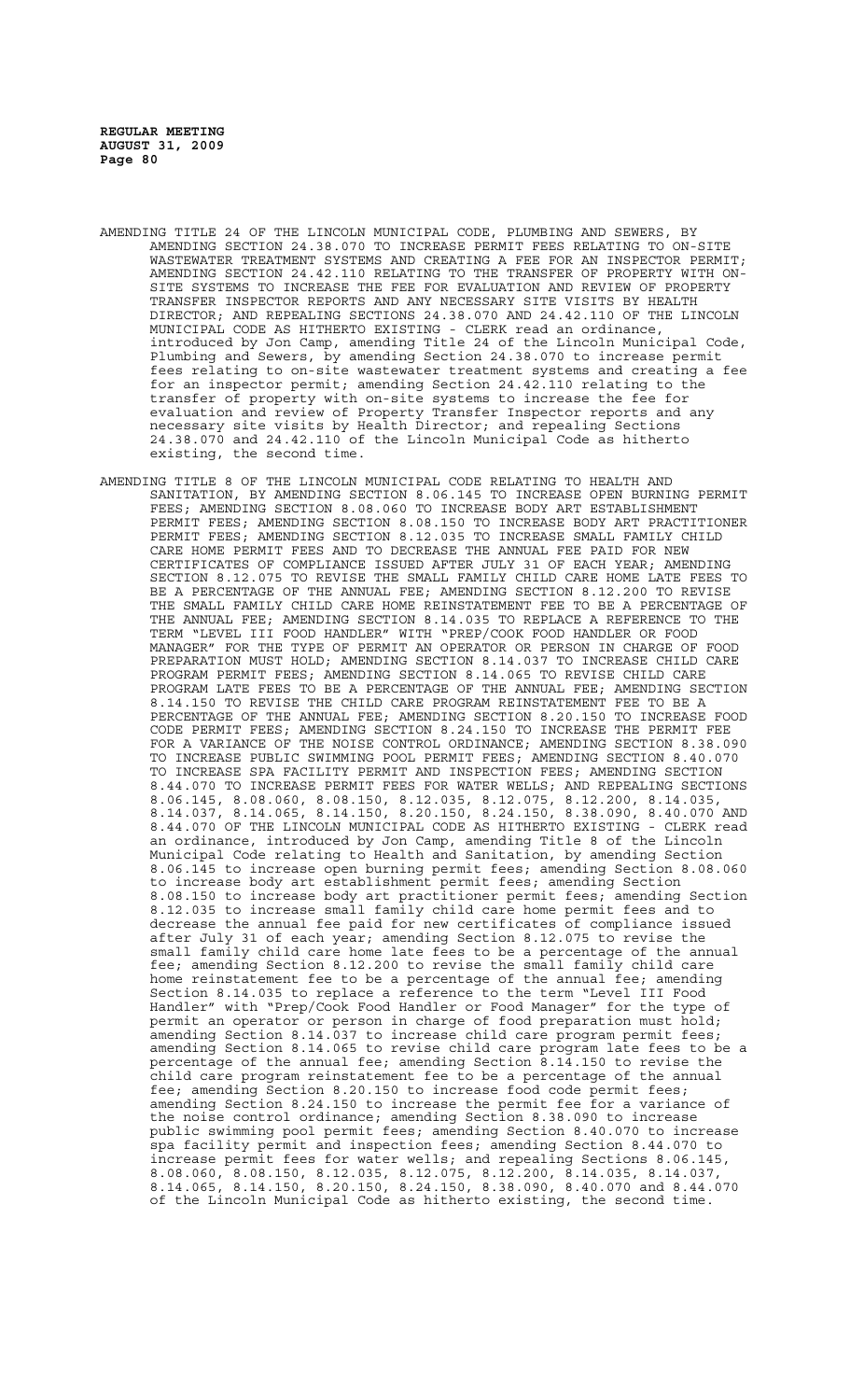- AMENDING CHAPTER 5.41 OF THE LINCOLN MUNICIPAL CODE RELATING TO SALVAGING, RECYCLING, AND COMPOSTING OPERATIONS BY AMENDING SECTION 5.41.050 TO INCREASE THE PERMIT FEES REQUIRED UNDER THAT CHAPTER; AMENDING SECTION 5.41.060 TO INCREASE THE OCCUPATION TAX LEVIED UPON SALVAGE OPERATIONS AND COMMERCIAL COMPOSTING OPERATIONS; AND REPEALING SECTIONS 5.41.050 AND 5.41.060 OF THE LINCOLN MUNICIPAL CODE AS HITHERTO EXISTING. - CLERK read an ordinance, introduced by Jon Camp, amending Chapter 5.41 of the Lincoln Municipal Code relating to Salvaging, Recycling, and Composting Operations by amending Section 5.41.050 to increase the permit fees required under that chapter; amending Section 5.41.060 to increase the occupation tax levied upon salvage operations and commercial composting operations; and repealing Sections 5.41.050 and 5.41.060 of the Lincoln Municipal Code as hitherto existing, the second time.
- AMENDING CHAPTER 8.20 OF THE LINCOLN MUNICIPAL CODE, THE LINCOLN FOOD CODE, BY AMENDING SECTION 8.20.190 TO REQUIRE THE FOOD PERMIT HOLDER RATHER THAN THE FOOD ESTABLISHMENT TO MAINTAIN STAFFING RECORDS AND TO ARRANGE FOR AND REQUIRE ALL EMPLOYEES TO HAVE A VALID FOOD HANDLER PERMIT AND/OR FOOD MANAGER PERMIT; AMENDING SECTION 8.20.300 TO PROVIDE FOR REVOCATION OF A PERMIT UNDER THE LINCOLN FOOD CODE IN ADDITION TO SUSPENSION; AMENDING SECTION 8.20.310 TO CLARIFY EXISTING LANGUAGE REGARDING CONDITIONS FOR REISSUANCE OF A SUSPENDED PERMIT; AND REPEALING SECTIONS 8.20.190, 8.20.300, AND 8.20.310 OF THE LINCOLN MUNICIPAL CODE AS HITHERTO EXISTING - CLERK read an ordinance, introduced by Jon Camp, amending Chapter 8.20 of the Lincoln Municipal Code, the Lincoln Food Code, by amending Section 8.20.190 to require the food permit holder rather than the food establishment to maintain staffing records and to arrange for and require all employees to have a valid food handler permit and/or food manager permit; amending Section 8.20.300 to provide for revocation of a permit under the Lincoln Food Code in addition to suspension; amending Section 8.20.310 to clarify existing language regarding conditions for reissuance of a suspended permit; and repealing Sections 8.20.190, 8.20.300, and 8.20.310 of the Lincoln Municipal Code as hitherto existing, the second time.
- ANNEXATION 09003 AMENDING THE LINCOLN CORPORATE LIMITS MAP BY ANNEXING APPROXIMATELY 27.52 ACRES OF PROPERTY GENERALLY LOCATED AT SOUTH 91ST STREET AND HIGHWAY 2 (RELATED ITEMS 09-120, 09-121) - CLERK read an ordinance, introduced by Jon Camp, annexing and including the below described land as part of the City of Lincoln, Nebraska and amending the Corporate Limits Map attached to and made a part of Ordinance No. 18208, to reflect the extension of the corporate limits boundary of the City of Lincoln, Nebraska established and shown thereon, the second time.
- CHANGE OF ZONE 09011 APPLICATION OF ANDERMATT LLC FOR A CHANGE OF ZONE FROM AG AGRICULTURAL TO B-2 PLANNED NEIGHBORHOOD BUSINESS DISTRICT SOUTHLAKE PUD FOR APPROXIMATELY 104,000 SQUARE FEET OF HEALTH CARE FACILITY, APPROXIMATELY 50,000 SQUARE FEET OF OFFICE, AND APPROXIMATELY 15,000 SQUARE FEET OF COMMERCIAL, AND APPROVAL OF A DEVELOPMENT PLAN WHICH PROPOSES TO MODIFY STANDARDS OF THE UNDERLYING ZONING DISTRICT, SUBDIVISION REGULATIONS AND DESIGN STANDARDS, ON PROPERTY GENERALLY LOCATED AT S. 91ST STREET AND HIGHWAY 2 (RELATED ITEMS 09-120, 09-121) CLERK read an ordinance, introduced by Jon Camp, amending the Lincoln Zoning District Maps attached to and made a part of Title 27 of the Lincoln Municipal Code, as provided by Section 27.05.020 of the Lincoln Municipal Code, by changing the boundaries of the districts established and shown thereon, the second time.
- CHANGE OF ZONE 09020HP APPLICATION OF WILLIAM J. AND MYRNA WOOD TO DESIGNATE THE ARNOTT AND LOUISA RICKETTS MANSION AT 400 SOUTH 33RD STREET AS A HISTORIC LANDMARK - CLERK read an ordinance, introduced by Jon Camp, amending the City of Lincoln District Map attached to and made a part of Title 27 of the Lincoln Municipal Code by designating certain property as a Landmark, the second time.
- COMPREHENSIVE PLAN CONFORMANCE 09008 DECLARING APPROXIMATELY 12.56 ACRES OF PROPERTY GENERALLY LOCATED AT NORTH 56TH STREET AND BLUFF ROAD AS SURPLUS PROPERTY AND AUTHORIZING THE SALE THEREOF - CLERK read an ordinance, introduced by Jon Camp, declaring approximately 12.56 acres of City-owned property generally located at North 56<sup>th</sup> Street and Bluff Road as surplus and authorizing the sale thereof, the second time.

APPROVING THE LABOR CONTRACT BETWEEN THE CITY AND THE LINCOLN M CLASS EMPLOYEES ASSOCIATION EFFECTIVE AUGUST 20, 2009 - PRIOR to reading: COOK Moved to continue public hearing & action of Bill No. 09R-150 on 9/14/09. Seconded by Spatz & carried by the following vote: AYES: Camp, Carroll, Cook, Emery, Hornung, Snyder, Spatz; NAYS: None.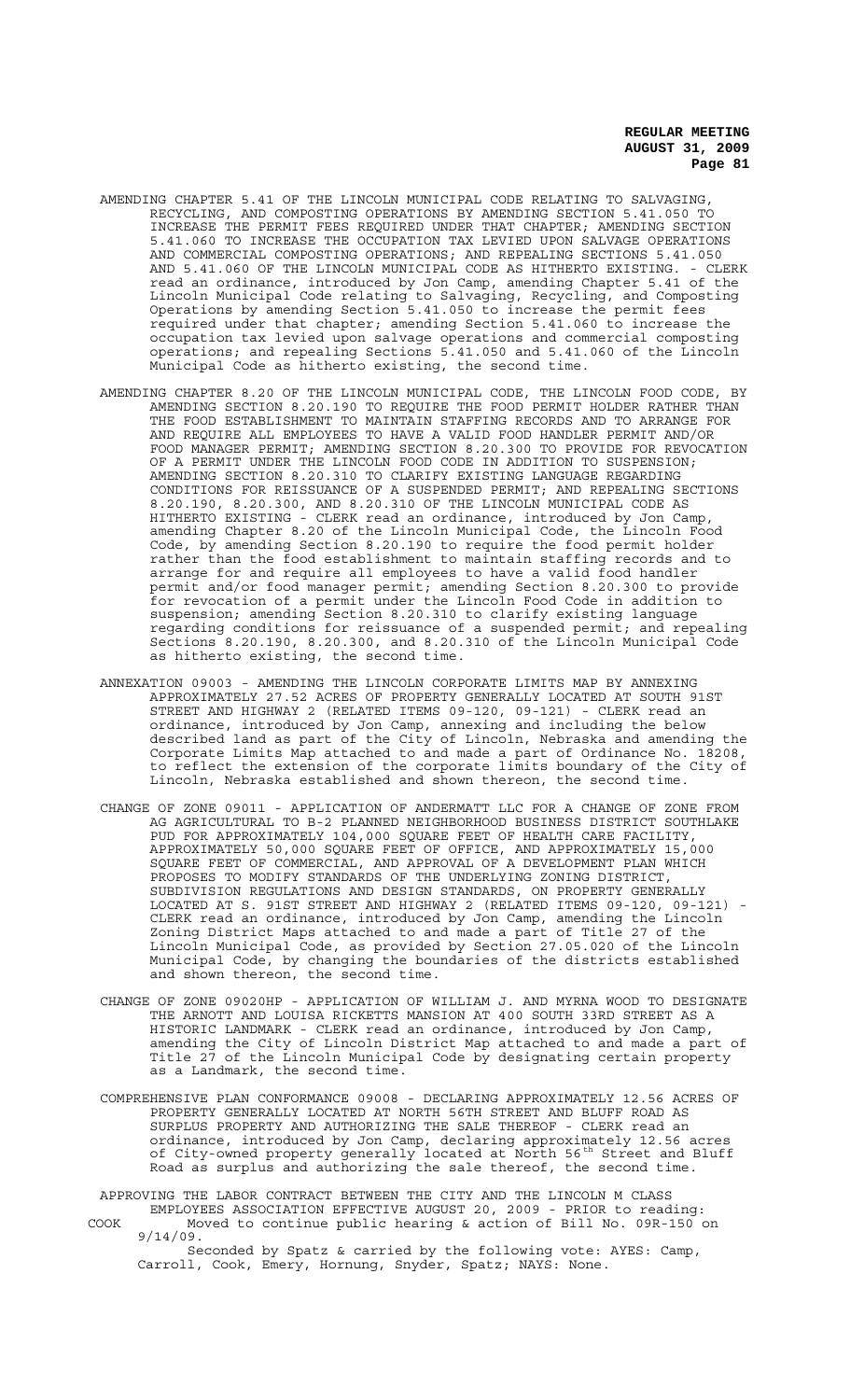- AMENDING THE PAY SCHEDULE FOR A CERTAIN EMPLOYEE GROUP BY CREATING THE CLASSIFICATION OF SENIOR ATTORNEY (8/3/09 - PLACED ON PENDING; TO BE REMOVED FOR  $1^\text{ST}$  READING AT SAME TIME AS M CLASS HAS  $1^\text{ST}$  READING) - PRIOR to reading:
- COOK Moved to continue public hearing & action of Bill No. 09-97 on 9/14/09.
- Seconded by Spatz & carried by the following vote: AYES: Camp, Carroll, Cook, Emery, Hornung, Snyder, Spatz; NAYS: None.
- CLERK Read an ordinance, introduced by Adam Hornung, amending Section 1 of Ordinance 18971 passed August 6, 2007, relating to the pay schedules of employees whose classifications are assigned to the pay range which is prefixed by the letter "M," by creating the job classification of "Senior Attorney", the second time.
- AMENDING THE PAY SCHEDULE FOR A CERTAIN EMPLOYEE GROUP BY REVISING THE CLASSIFICATION OF ATTORNEY II (8/3/09 - PLACED ON PENDING; TO BE REMOVED FOR  $1^{ST}$  READING AT SAME TIME AS M CLASS HAS  $1^{ST}$  READING) - PRIOR to reading:
- COOK Moved to continue public hearing & action of Bill No. 09-98 on 9/14/09.

Seconded by Spatz & carried by the following vote: AYES: Camp, Carroll, Cook, Emery, Hornung, Snyder, Spatz; NAYS: None.

- CLERK Read an ordinance, introduced by Adam Hornung, amending Section 1 of Ordinance No. 18971 passed August 6, 2007, relating to the pay schedules of employees whose classifications are assigned to the pay range which is prefixed by the letter "M," by changing the pay range for the position of Attorney II from an M03 (\$61,228.96 - \$119,394.08) to an M02 (\$48,821.76 - \$99,569.60), the second time.
- AMENDING CHAPTER 2.76 OF THE LINCOLN MUNICIPAL CODE RELATING TO THE CITY'S PERSONNEL SYSTEM BY AMENDING THE TITLE PAGE TO DELETE SECTION 2.76.160 COMPENSATION PLAN, VARIABLE MERIT PAY PLAN; AMENDING SECTION 2.76.040 DEFINITIONS, TO DEFINE EXCLUDED EMPLOYEE; AMENDING SECTION 2.76.130 POSITION AND PAY RANGE ALLOCATION, RELATING TO EXCLUDED EMPLOYEES; AMENDING SECTION 2.76.135 MERIT PAY PLAN ESTABLISHED, TO INCLUDE EXCLUDED EMPLOYEES AND INCREASE THE MAXIMUM NUMBER OF MERIT PAY STEPS; AMENDING SECTION 2.76.145 MERIT PAY PLAN, ADMINISTRATION AND REQUIREMENTS FOR ADVANCEMENT, TO INCLUDE THE NEWLY DEFINED EXCLUDED EMPLOYEES; AMENDING SECTION 2.76.150 MERIT PAY PLAN, PAY INCREASES FOR EXCEPTIONAL SERVICE, TO INCLUDE THE NEWLY DEFINED EXCLUDED EMPLOYEES; AMENDING 2.76.155 LONGEVITY PAY TO ADJUST THE ANNUAL LONGEVITY PAY PLAN RELATING TO CERTAIN "N" AND EXCLUDED EMPLOYEES; DELETING ALL OF SECTION 2.76.160 VARIABLE MERIT PAY PLAN; AMENDING SECTION 2.76.175 PROMOTION, TRANSFER, DEMOTION OR TEMPORARY PROMOTION RELATING TO THE NEWLY DEFINED EXCLUDED EMPLOYEES; AMENDING SECTION 2.76.200 TEMPORARY ASSIGNMENT TO A HIGHER CLASSIFICATION RELATING TO THE NEWLY DEFINED EXCLUDED EMPLOYEES; AMENDING SECTION 2.76.380 SICK LEAVE WITH PAY, AS IT RELATES TO EMPLOYEES WITH A PAY RANGE PREFIXED BY M, A, C, E, N, OR X; AND AMENDING SECTION 2.76.395 VACATION LEAVE WITH PAY AS IT RELATES TO EMPLOYEES WITH A PAY RANGE PREFIXED BY M; AND REPEALING 2.76 TITLE PAGE AND SECTIONS 2.76.040, 2.76.130, 2.76.135, 2.76.145, 2.76.150, 2.76.155, 2.76.160, 2.76.175, 2.76.200, 2.76.380, AND 2.76.395 OF THE LINCOLN MUNICIPAL CODE AS HITHERTO EXISTING (8/3/09 - PLACED ON PENDING; TO BE REMOVED FOR  $1^{ST}$  READING AT SAME TIME AS M CLASS HAS  $1^{ST}$  READING) - PRIOR to reading:
- COOK Moved to continue public hearing & action of Bill No. 09-100 on 9/14/09.

Seconded by Spatz & carried by the following vote: AYES: Camp, Carroll, Cook, Emery, Hornung, Snyder, Spatz; NAYS: None.

CLERK Read an ordinance, introduced by Eugene Carroll, amending Chapter 2.76 of the Lincoln Municipal Code relating to the City's Personnel System by amending the Title Page to delete Section 2.76.160 Compensation Plan, Variable Merit Pay Plan; amending Section 2.76.040 Definitions, to define Excluded Employee; amending Section 2.76.130 Position and Pay Range Allocation, relating to Excluded Employees; amending Section 2.76.135 Merit Pay Plan Established, to include Excluded Employees and increase the maximum number of merit pay steps; amending Section 2.76.145 Merit Pay Plan, Administration and Requirements for Advancement, to include the newly defined Excluded Employees; amending Section 2.76.150 Merit Pay Plan, Pay Increases for Exceptional Service, to include the newly defined Excluded Employees; amending 2.76.155 Longevity Pay to adjust the annual longevity pay plan relating to certain "N" and Excluded Employees; deleting all of Section 2.76.160 Variable Merit Pay Plan; amending Section 2.76.175 Promotion, Transfer, Demotion or Temporary Promotion relating to the newly defined Excluded Employees; amending Section 2.76.200 Temporary Assignment to a Higher Classification relating to the newly defined Excluded Employees; amending Section 2.76.380 Sick Leave with Pay, as it relates to employees with a pay range prefixed by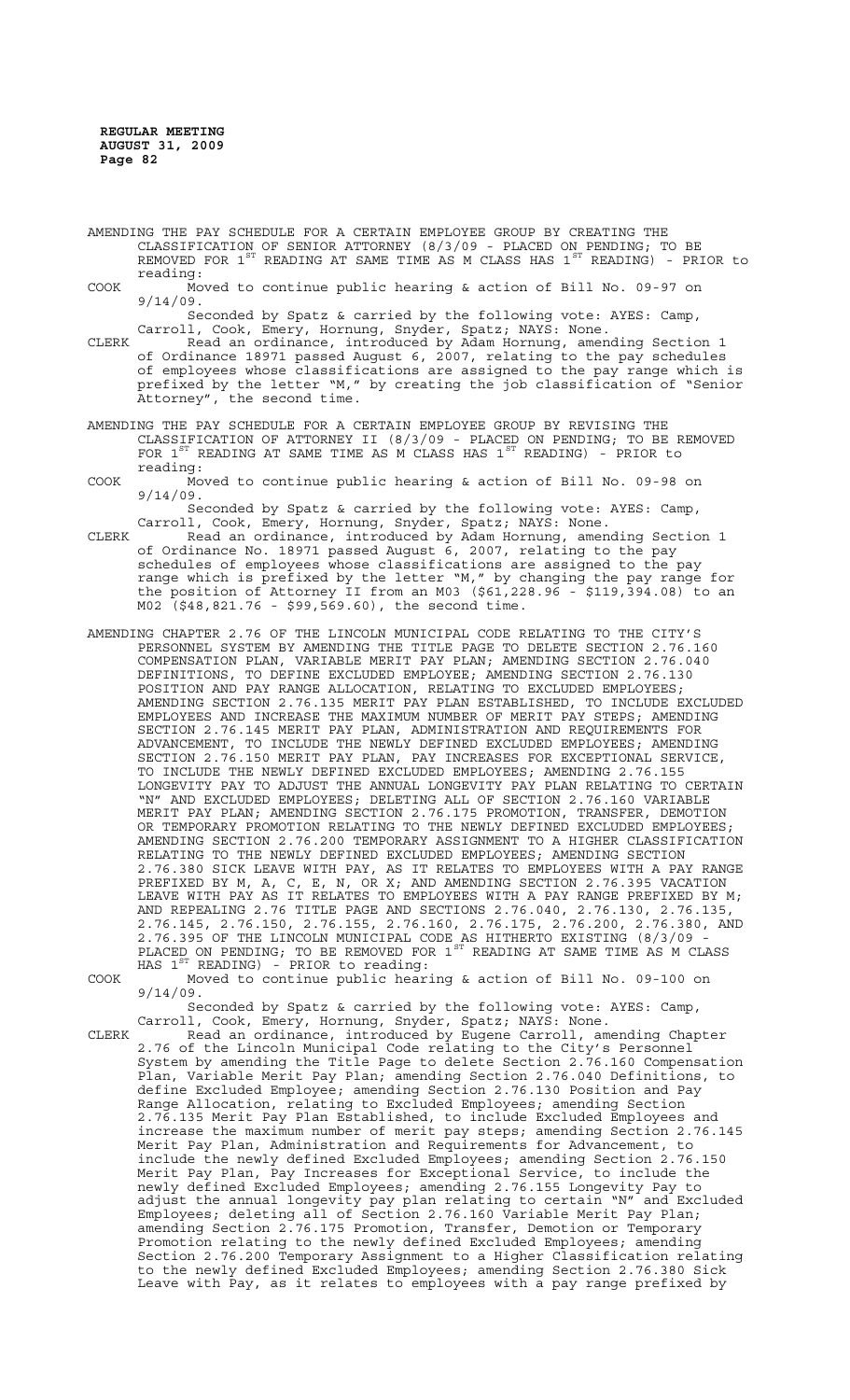M, A, C, E, N, or X; and amending Section 2.76.395 Vacation Leave with Pay as it relates to employees with a pay range prefixed by M; and repealing 2.76 Title Page and Sections 2.76.040, 2.76.130, 2.76.135, 2.76.145, 2.76.150, 2.76.155, 2.76.160, 2.76.175, 2.76.200, 2.76.380, and 2.76.395 of the Lincoln Municipal Code as hitherto existing, the second time.

- AMENDING CHAPTER 2.78 OF THE LINCOLN MUNICIPAL CODE RELATING TO THE CITY'S PERSONNEL SYSTEM BY AMENDING SECTION 2.78.010 COMPENSATION PLAN ESTABLISHED TO EXCLUDE EMPLOYEES WITH A PAY RANGE PREFIXED BY M; AMENDING SECTIONS 2.78.020 ANNUAL LEAVE, 2.78.025 VARIABLE MERIT PAY PLAN, AND 2.78.030 SICK LEAVE TO DELETE THE REFERENCES TO EMPLOYEES WITH A PAY RANGE PREFIXED BY THE LETTER M; AND REPEALING 2.78 TITLE PAGE AND SECTIONS 2.78.010, 2.78.020, 2.78.025, AND 2.78.030 OF THE LINCOLN MUNICIPAL CODE AS HITHERTO EXISTING (8/3/09 - PLACED ON PENDING; TO BE REMOVED FOR  $1^\text{ST}$  READING AT SAME TIME AS M CLASS HAS  $1^\text{ST}$  READING) - PRIOR to reading:
- COOK Moved to continue public hearing & action of Bill No. 09-101 on 9/14/09.

Seconded by Spatz & carried by the following vote: AYES: Camp, Carroll, Cook, Emery, Hornung, Snyder, Spatz; NAYS: None.

- CLERK Read an ordinance, introduced by Eugene Carroll, amending Chapter 2.78 of the Lincoln Municipal Code relating to the City's Personnel System by amending Section 2.78.010 Compensation Plan Established to exclude employees with a pay range prefixed by M; amending Sections 2.78.020 Annual Leave, 2.78.025 Variable Merit Pay Plan, and 2.78.030 Sick Leave to delete the references to employees with a pay range prefixed by the letter M; and repealing 2.78 Title Page and Sections 2.78.010, 2.78.020, 2.78.025, and 2.78.030 of the Lincoln Municipal Code as hitherto existing, the second time.
- AMENDING THE PAY SCHEDULE FOR A CERTAIN EMPLOYEE GROUP BY ADJUSTING THE HOURLY PAY RANGE SCHEDULE AND SCHEDULES OF ANNUAL, MONTHLY, BIWEEKLY AND HOURLY PAY RANGE EQUIVALENTS FOR EMPLOYEES OF THE CITY OF LINCOLN WHOSE CLASSIFICATIONS ARE ASSIGNED TO PAY RANGES PREFIXED BY THE LETTER "M" TO BE EFFECTIVE AUGUST 20, 2009 (8/3/09 - PLACED ON PENDING; TO BE REMOVED FOR  $1^{ST}$  READING AT SAME TIME AS M CLASS HAS  $1^{ST}$  READING) - PRIOR to reading:
- COOK Moved to continue public hearing & action of Bill No. 09-103 on 9/14/09.

Seconded by Spatz & carried by the following vote: AYES: Camp, Carroll, Cook, Emery, Hornung, Snyder, Spatz; NAYS: None.

CLERK Read an ordinance, introduced by Eugene Carroll, adopting pay schedules and schedules of pay ranges for employees of the City of Lincoln, Nebraska whose classifications are assigned to pay ranges prefixed by the letter "M" and repealing Ordinance No. 18971, passed by the City Council on August 6, 2007, the second time.

#### **PUBLIC HEARING RESOLUTIONS**

ACCEPTING THE REPORT OF NEW AND PENDING CLAIMS AGAINST THE CITY AND APPROVING DISPOSITION OF CLAIMS SET FORTH FOR THE PERIOD OF AUGUST 1 - 15, 2009 CLERK read the following resolution, introduced by Jon Camp, who moved

its adoption:<br>A-85493 BE IT R BE IT RESOLVED by the City Council of the City of Lincoln, Nebraska:

That the claims listed in the attached report, marked as Exhibit "A", dated August 17, 2009, of various new and pending tort claims filed against the City of Lincoln with the Office of the City Attorney or the Office of the City Clerk, as well as claims which have been disposed of, are hereby received as required by Neb. Rev. Stat. § 13-905 (Reissue 1997). The dispositions of claims by the Office of the City Attorney, as shown by the attached report, are hereby approved:<br>DENIED ALLOWED

DENIED<br>Dan Schaaf \$770.40<br>None Dan Schaaf \$770.40 None The City Attorney is hereby directed to mail to the various claimants listed herein a copy of this resolution which shows the final disposition of their claim.

Introduced by Jon Camp Seconded by Spatz & carried by the following vote: AYES: Camp, Carroll, Cook, Emery, Hornung, Snyder, Spatz; NAYS: None.

ACCEPTING THE REPORT OF NEW AND PENDING CLAIMS AGAINST THE CITY AND APPROVING DISPOSITION OF CLAIMS SET FORTH FOR THE PERIOD OF JULY 16 - 31, 2009. (8/17/09 - CLAIM OF PAUL AND MARIA CANARSKY HELD OVER FOR P.H. & ACTION ON 8/31/09) - CLERK read the following resolution, introduced by John Spatz, who moved its adoption:

A-85494 BE IT RESOLVED by the City Council of the City of Lincoln, Nebraska: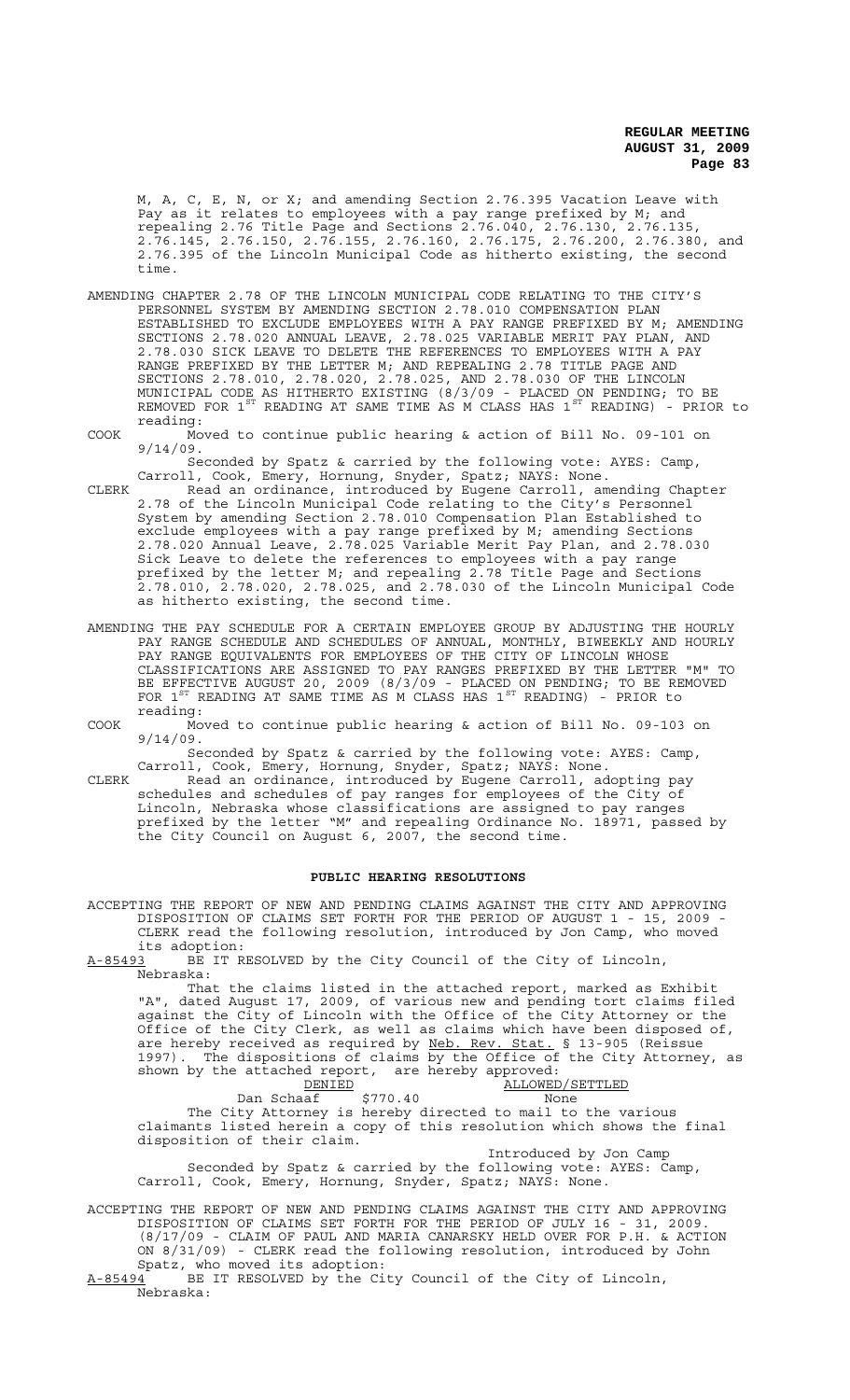That the claims listed in the attached report, marked as Exhibit "A", dated August 3, 2009, of various new and pending tort claims filed against the City of Lincoln with the Office of the City Attorney or the Office of the City Clerk, as well as claims which have been disposed of, are hereby received as required by Neb. Rev. Stat. § 13-905 (Reissue 1997). The dispositions of claims by the Office of the City Attorney, as shown by the attached report, are hereby approved:

DENIED **ALLOWED**/SETTLED Paul & Maria Canarsky \$3,253.00 The City Attorney is hereby directed to mail to the various claimants listed herein a copy of this resolution which shows the final disposition of their claim.

Introduced by John Spatz Seconded by Cook & carried by the following vote: AYES: Camp, Carroll, Cook, Hornung, Snyder, Spatz; NAYS: None; ABSTAINED: Emery.

IDENTIFYING AND DECLARING THE AREA GENERALLY LOCATED ALONG SOUTH STREET FROM THE ALLEY WEST OF 9TH STREET TO 19TH STREET AS THE SOUTH STREET BUSINESS AREA; APPROVING THE APPOINTMENT OF ANA COX, KEN FUGERON, JESSI GIBSON, DAVID REESE, BRET RICHARDSON AND DEAN SETTLE AS MEMBERS OF THE SOUTH STREET BUSINESS AREA IMPROVEMENT BOARD; AND DIRECTING THE BOARD TO MAKE RECOMMENDATIONS TO THE CITY COUNCIL FOR THE ESTABLISHMENT OF A PLAN FOR IMPROVEMENTS IN THE SOUTH STREET BUSINESS AREA - CLERK read the following resolution, introduced by Jon Camp, who moved its adoption:<br>A-85495 WHEREAS, the City is authorized by the Business Impro

A-85495 WHEREAS, the City is authorized by the Business Improvement District Act (*Neb. Rev. Stat.* §§ 19-4015-19-4038)(the Act) to create Business Improvement Districts within an established business area of the City zoned for Business, Public or Commercial purposes to provide means to raise the necessary funds for the purpose of providing and maintaining the improvements authorized by the Act; and

 WHEREAS, the City wishes to identify a Business Area to be improved as provided in the Act and appoint a Business Area Improvement Board to study and make recommendations to the City Council for the establishment of a plan or plans for improvements in the Business Area consistent with the Act; and

WHEREAS, the area generally located along South Street from the alley west of 9th Street to 19th Street, as more particularly set forth in Attachment "A" attached hereto and incorporated herein by this reference, consists of land zoned for Business, Public or Commercial purposes under the City of Lincoln Zoning Code.

NOW, THEREFORE, BE IT RESOLVED by the City Council of the City of Lincoln, Nebraska:

1. The Area described in Attachment "A" is eligible to be and is hereby declared to be an established Business Area of the City of Lincoln to be known as the "South Street Business Area".

2. The Mayor has appointed, and the City Council hereby approves, the following persons consisting of property owners, residents, business operators or users of space within the South Street Business Area as members of a Business Improvement Board to be known as the "South Street Business Improvement Board":

Ana Cox Ken Fugeron Jessi Gibson David Reese Bret Richardson Dan Settle

3. The above-named members of the South Street Business Improvement Board have agreed to and shall serve without compensation for a three year term or until their successors are appointed and qualified as provided under the Act.

4. The South Street Business Improvement Board shall make recommendations to the City Council for the establishment of a plan or plans for improvements in the South Street Business Area.

5. The South Street Business Improvement Board may make recommendations to the City Council on the proposed boundaries for any Business Improvement Districts to be established in the South Street Business Area. The Board may also make recommendations as to the use of funds collected in any type of assessments, if any, related to the South Street Business Area.

6. The South Street Business Improvement Board shall comply with the Act and meet according to law and such rules and by-laws as the Board shall adopt.

Introduced by Jon Camp

Seconded by Carroll & carried by the following vote: AYES: Camp, Carroll, Cook, Emery, Hornung, Snyder, Spatz; NAYS: None.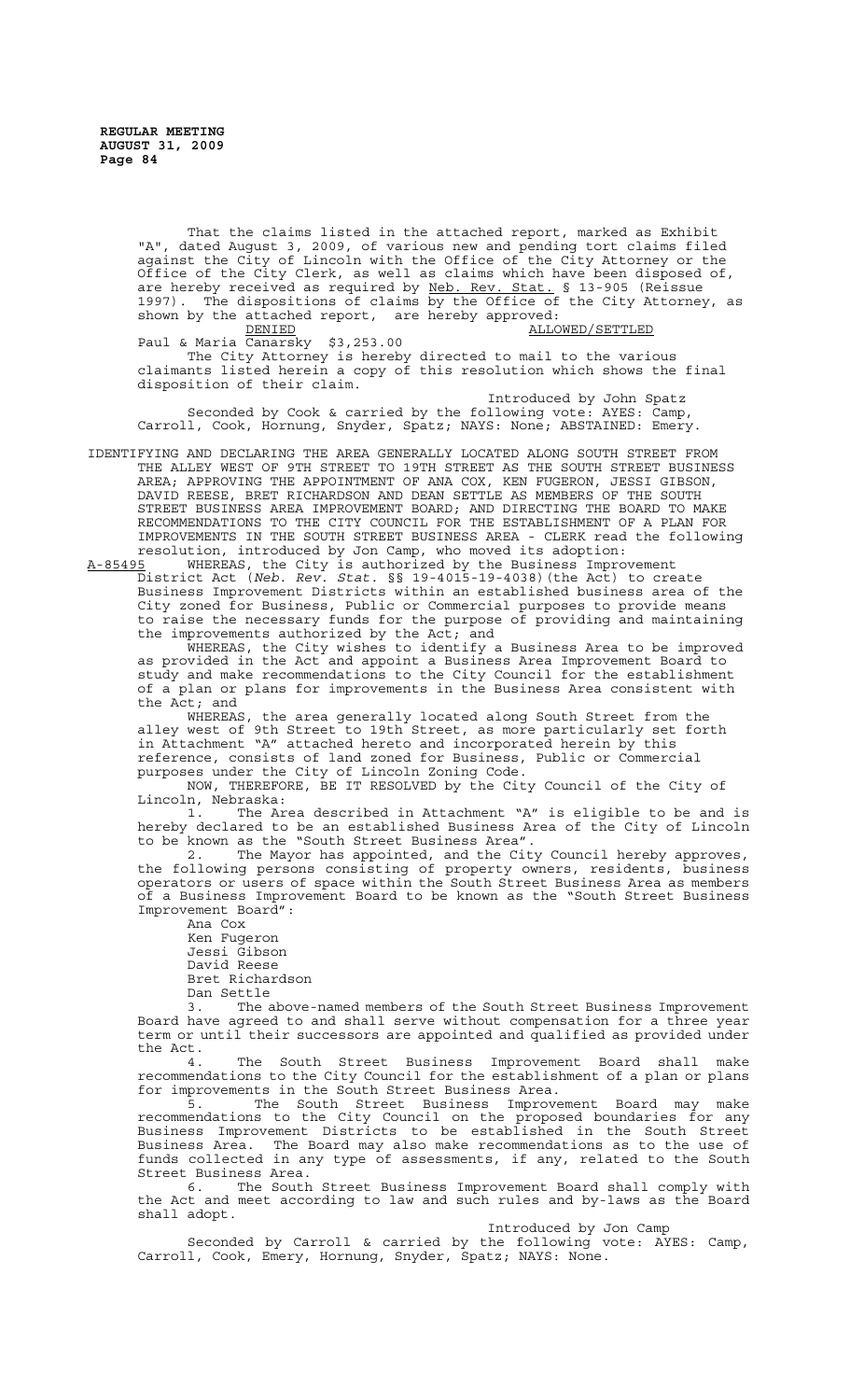INCREASING FEES FOR SPECIAL WASTE PERMITS AS AUTHORIZED UNDER CHAPTER 8.32 OF THE LINCOLN MUNICIPAL CODE - CLERK read the following resolution, introduced

by Jon Camp, who moved its adoption:<br>by Jon Camp, who moved its adoption:<br><u>06</u> WHEREAS, the City Council adopted Resolution No. A-85008 on September A-85496 MHEREAS, the City Council adopted Resolution No. A-85008 on September 8, 2008, and is authorized under Chapter 8.32 of the Lincoln Municipal Code to establish and revise fees and minimum quantities for the issuance of Special Waste Permits; and

WHEREAS, the Health Director has re-evaluated the estimated costs and available resources to administer, operate and enforce the Special Waste Disposal provision of Chapter 8.32, and has determined that certain revisions are appropriate.

NOW, THEREFORE, BE IT RESOLVED by the City Council of Lincoln, Nebraska:

Commencing on the effective date of this resolution, the following schedule of annual permit fees, special fees, and minimum quantities is hereby established:

- A. Group 1: Wastes That May Contain Free Liquids
	- 1. Cooking oil and grease. Any quantity going to the Theresa Street Wastewater Treatment Plant Dump Station requires a permit, which permit may be issued as a blanket permit covering multiple disposals as provided on the permit. Annual Permit Fees: None. Waste in excess of one gallon per month or one pound per load

disposed at a waste disposal site other than the Theresa Street Wastewater Treatment Plant Dump Station requires a Special Waste Permit. Annual permit fee: \$165.00 \$170.00.

- 2. Cooking grease trap waste. Any quantity requires a permit. Disposal at the Theresa Street Wastewater Treatment Plant Dump Station. Annual permit fee: None. For all other disposal sites. Annual permit fee: \$165.00 \$170.00.
- 3. Mud or sand from sumps or traps. Any quantity requires a permit.

Disposal at the Theresa Street Wastewater Treatment Plant Dump Station. Annual permit fee: None. For all other disposal sites. Annual permit fee: \$165.00

\$170.00. 4. Septic tank waste. Any quantity requires a permit.

- Disposal at the Theresa Street Wastewater Treatment Plan Dump Station - Annual permit fee: None. For all other disposal sites - Annual permit fee: \$165.00
- \$170.00.<br>5. Chemicals and waste from portable or chemical toilets. Any quantity requires a permit.
	- Disposal at the Theresa Street Wastewater Treatment Plant Dump Station - Annual permit fee: None. For all other disposal sites - Annual permit fee: \$165.00
- \$170.00.<br>6. Sewage or other organic residues or sludges. Any quantity requires a permit.

Disposal at the Theresa Street Wastewater Treatment Plan Dump Station - Annual permit fee: None. For all other disposal sites - Annual permit fees: \$165.00

- \$170.00. 7. Sludges containing a liquid concentration of 80% or more by
	- weight or material producing free liquids in a Standard Paint Filter Test. Any quantity requires a permit. Disposal at the Theresa Street Wastewater Treatment Plant Dump
		- Station Annual permit fee: None. For all other disposal sites - Annual permit fee: \$165.00

 $\frac{101}{170.00}$ .

Group II: Petroleum-based Wastes

- 8. Petroleum type grease trap waste. Any quantity requires a permit. Annual permit fee: \$<del>275.00</del> \$285.00. 9. Sludges from petroleum tanks. Any quantity requires a permit -
	- Annual permit fee: \$<del>275.00</del> \$285.00.
- 10. a. Used oil filters. Any quantity requires an annual permit Annual permit fees:
	- Less than 220 pounds per month \$60.00.

220 pounds or more a month - \$275.00 \$285.00.

- b. Petroleum contaminated soil and granular absorbents. Permitted Quantity: 220 pounds per month or more - Annual permit fee: \$275.00 \$285.00.<br>c. Petroleum contaminated refuse or other materials except oil
- filters, soil and granular absorbents. Any quantity requires a permit - Annual permit fee:

Quantities up to 220 pounds per month - \$60.00.

- Quantities 220 pounds or more per month \$<del>275.00</del> \$285.00.<br>11. Petroleum contaminated water. Permitted quantity: 55 gallons per
	- month or more Annual permit fee: \$275.00 \$285.00.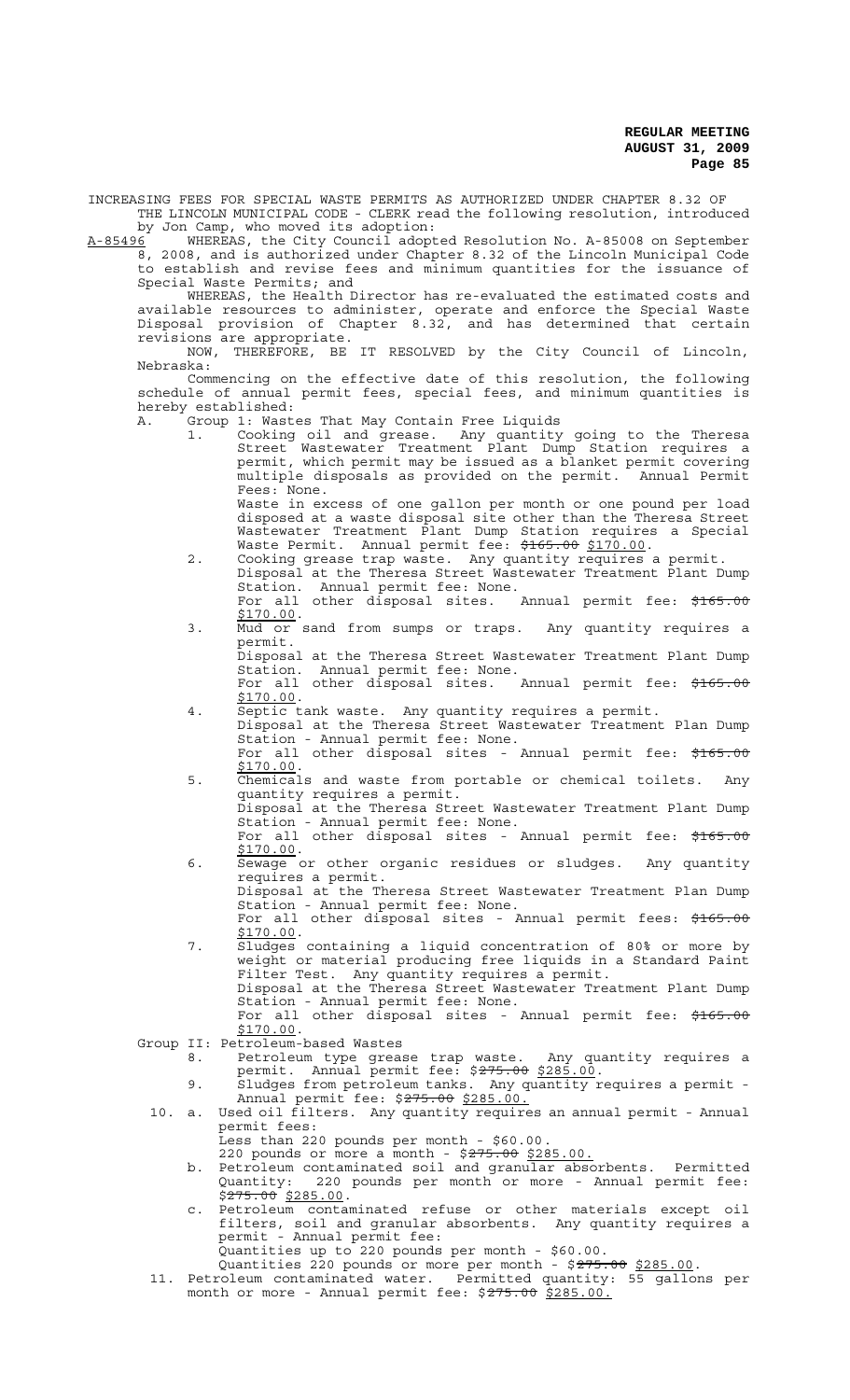12. Oil, lubricants, hydraulic fluids, fuels, and other petroleum products. Any quantity requires a permit. Permit issued only for incineration in a used oil burning heating unit - Annual permit fee; \$30.00.

Group III: Empty Containers

13. Pressurized containers or containers that may explode upon crushing. Empty containers meeting criteria for safe disposal at the City of Lincoln's Sanitary Landfill adopted according to §8.32.070 will not require a permit.

For all other disposal sites: any quantity requires a permit - Annual Permit fee: \$165.00 \$170.00.

- 14. Containers over five gallons in size. Empty containers meeting criteria for safe disposal at the City of Lincoln's Sanitary Landfill adopted according to §8.32.070 will not require a permit. For all other disposal sites: Any quantity requires a permit - Annual Permit fee: \$165.00 \$170.00.
- 15. Empty containers labeled "DANGER" or which once contained hazardous material. Empty containers meeting criteria for safe disposal at the City of Lincoln's Sanitary Landfill adopted according to §8.32.070 will not require a permit.

For all other disposal sites: Any quantity requires a permit - Annual permit fee: \$165.00 \$170.00.<br>16. Fuel tanks. Empty container

16. Fuel tanks. Empty containers meeting criteria for safe disposal at the City of Lincoln's Sanitary Landfill adopted according to §8.32.070 will not require a permit. For all other disposal sites - Any quantity requires a permit - Annual

permit fee: \$165.00 \$170.00.

Group IV: Solvents, Absorbents, Filters, and Residues

- 17. Solvents, degreasers, strippers, thinners, and related products. quantity requires a permit. Annual permit fee: \$165.00 \$170.00.
- 18. Refuse containing solvents, degreasers, strippers, or thinners. Any quantity requires a permit - Annual permit fee: \$165.00 \$170.00.
- 19. Lime or other inorganic residues or sludges. Minimum quantities: twenty-five gallons or 43 pounds per month - Annual permit fee:  $$275.00$  \$285.00.
- 20. Paint dry waste, filters, and paint contaminated material. Minimum quantities: 43 pounds per month - Annual permit fee: \$275.00 \$285.00.
- 21. Fly ash. Minimum quantities: 43 pounds per month Annual permit fee:  $$275.00$  \$285.00.
- 22. Bottom ash. Minimum quantities: 43 pounds per month Annual permit fee: \$<del>275.00</del> \$285.00.
- Group V: Hazardous or Toxic Chemicals or Chemical Products
	- 23. Antifreeze or treatment chemicals for boilers, heat exchangers, cooling towers, and similar uses. Minimum quantities: Five gallons or more per day - Annual permit fee: \$165.00 \$170.00.
	- 24. Chemicals labeled WARNING for toxics and pesticides: Minimum quantities: One pint or one pound per load or more - Annual permit fee: \$<del>275.00</del> \$285.00.
	- 25. Pharmaceutical products. Minimum quantities: More than five gallons or 43 pounds per month - Annual permit fee: \$275.00 \$285.00.
	- 26. Adhesives, sealants, coatings or catalysts. Minimum quantities: More than five gallons or 43 pounds per month - Annual permit fee: \$275.00
	- \$285.00. 27. Material containing between 25 and 100 percent of the maximum concentration of any Toxic Characteristic Leaching Procedure (TCLP) listed chemical as referenced in 30 CFR 261.24, Table 1 or that exceeds a concentration of 0.3 mg/kg of nickel. Minimum quantities: More than five gallons or 43 pounds <u>per month</u> - annual permit fee; \$275.00 \$285.00.
	- 28. Hazardous or potentially hazardous waste or chemicals labeled "DANGER."

Any quantity requires a permit - Annual permit fee: \$275.00 \$285.00.<br>Group VI: Miscellaneous

- 29. Treated or untreated infectious waste from hospitals. Any quantity requires a permit - Annual permit fee: \$275.00 \$285.00.
- 30. Treated or untreated infectious waste from other than hospitals. Any quantity requires a permit - Annual permit fee: \$30.00.
- 31. Waste containing or likely to contain polychlorinated biphenyls (PCB). Any quantity requires a permit - Annual permit fee: \$165.00 \$170.00.
- 32. Waste containing asbestos. Wastes from National Emission Standards of Hazardous Air Pollutants (NESHAP) and Nebraska Department of Health (NDOH) permitted removal projects in Lincoln and Lancaster County do not require a Special Waste Permit. All other asbestos waste material in any quantity requires a permit -
- Annual permit fee: \$60.00. 33. Material other than asbestos that could create a health hazard if
- airborne. Any quantity requires a permit Annual permit fee: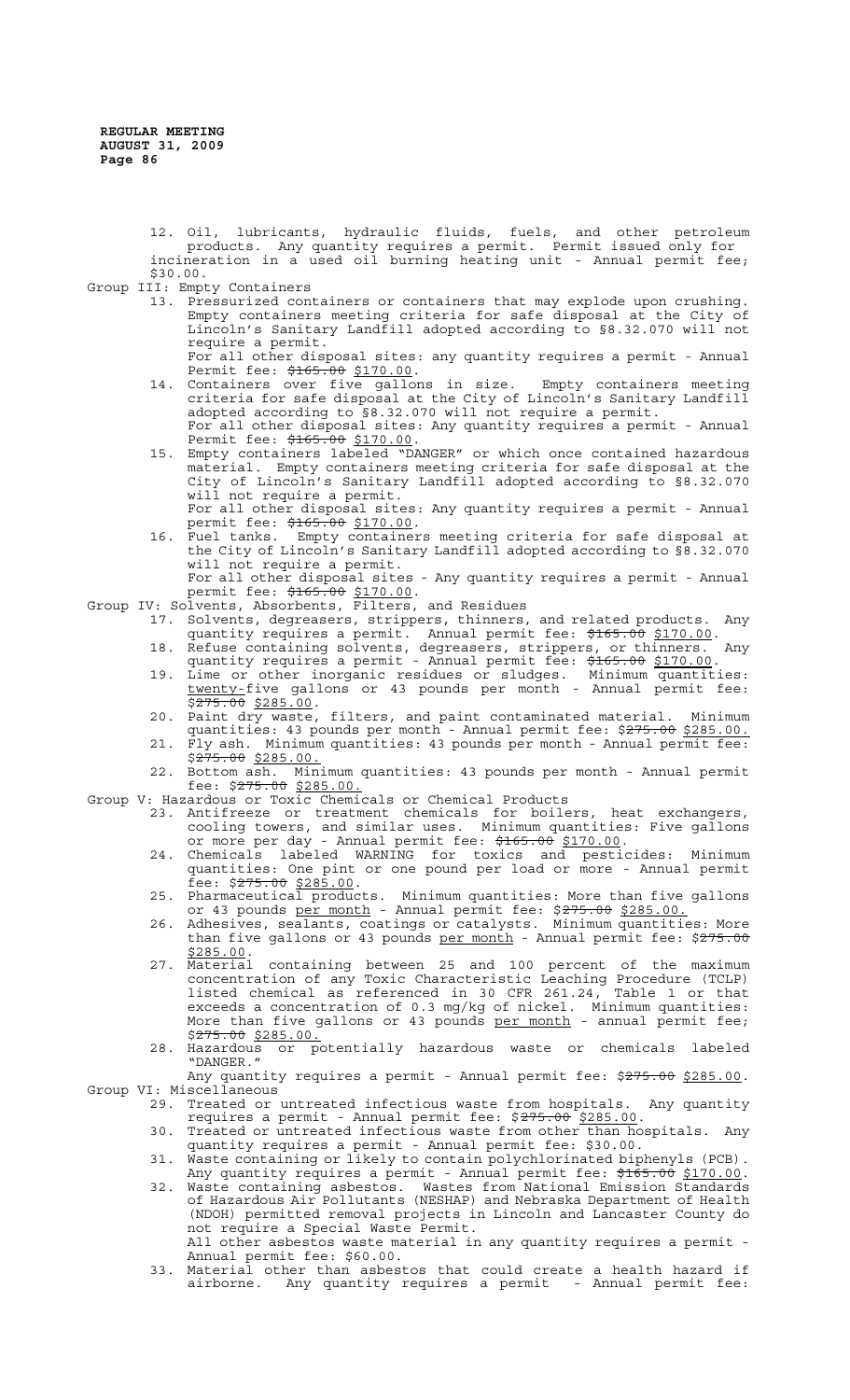\$165.00 \$175.00.

- 34. Wood that has been treated with hazardous or toxic chemicals. Quantities more than 43 pounds per month - Annual permit fee: \$60.00.
- 35. Any other solid waste which, because of its physical, chemical or biological characteristics, requires special handling, treatment or disposal methodologies in order to protect public health, safety, and the environment. Any quantity requires a permit - Annual permit fee:  $$165.00 \S170.00$ .

F. General

- 1. If the Health Department identifies a new special waste stream due to process changes or otherwise, such special waste stream shall require an additional application, permit, and permit fee even if the special waste generator has an existing permit for a separate waste stream, including an existing permit for the same waste or waste category.
- 2. New industries, commercial operations, or home occupations disposing special wastes shall file a completed inventory/permit application with the Lincoln-Lancaster county Health Department within six months.
- 3. Inventory/permit applications from existing special waste generators must be filed within 60 days of notification by the Health Director. If, after notice has been sent, an inventory/permit application is received by the Lincoln-Lancaster County Health Department after 60 days or if the application is postmarked after the 60-day period, the resulting permit, if issued, will be assessed an additional  $$55.00$ \$60.00.
- BE IT FURTHER RESOLVED that City Council Resolution No. A-85008 shall be superseded by the terms of this resolution.

Introduced by Jon Camp

Seconded by Spatz & carried by the following vote: AYES: Camp, Carroll, Cook, Emery, Hornung, Snyder, Spatz; NAYS: None.

## AMENDING THE LINCOLN LANCASTER COUNTY AIR POLLUTION CONTROL PROGRAM

REGULATIONS AND STANDARDS TO INCREASE THE NOTIFICATION FEE FOR NATIONAL EMISSION STANDARDS FOR HAZARDOUS AIR POLLUTANTS (NESHAPS) ASBESTOS PROJECTS AND CONSTRUCTION PERMIT FEES - CLERK read the following resolution, introduced by Jon Camp, who moved its adoption:

A-85497 WHEREAS, the City Council adopted Resolution No. A-85009 on September 8, 2008, and is authorized under Chapter 8.06 of the Lincoln Municipal Code to establish and revise fees; and

WHEREAS, the Health Director has re-evaluated the estimated costs and available resources to administer, operate and enforce the provisions of Chapter 8.06, and the Lincoln-Lancaster County Air Pollution Control Regulations and Standards and has determined that certain revisions are appropriate.

BE IT RESOLVED by the City Council of the City of Lincoln, Nebraska: That the Amendments to Article 1, Section 6 and Article 2, Section 30 of the Lincoln-Lancaster County Air Pollution Control Program Regulations and Standards implemented by the Lincoln-Lancaster County Health Department, copies of which are attached hereto, marked as Attachments "A" and "B", respectively, and made a part hereof by reference, which Amendments increase the notification fee for a National Emission Standards for Hazardous Air Pollutants (NESHAPS) asbestos projects and construction permit fees, respectively, are hereby approved.

BE IT FURTHER RESOLVED that City Council Resolution No. A-85009 shall be superseded by the terms of this resolution.

The City Clerk is directed to return two (2) fully executed copies of this Resolution and Amendments to the Lancaster County Clerk's Office for filing with the County.

## Introduced by Jon Camp

Seconded by Spatz & carried by the following vote: AYES: Camp, Carroll, Cook, Emery, Hornung, Snyder, Spatz; NAYS: None.

ADOPTING FEES TO COVER THE EXPENSES OF CONDUCTING NATIONAL POLLUTANT DISCHARGE ELIMINATION SYSTEM (NPDES) STORMWATER PERMIT COMPLIANCE INSPECTIONS AT

REGULATED INDUSTRIAL FACILITIES BY HEALTH DEPARTMENT STAFF - CLERK read the following resolution, introduced by Jon Camp, who moved its adoption: A-85498 A-85498 WHEREAS, the City Council adopted Resolution No. A-84821 on April 14, 2008, and is authorized under Chapter 28.02 of the Lincoln Municipal Code to establish and revise fees which the City may charge for National Pollutant Discharge Elimination System (NPDES) stormwater permit

compliance inspections; and WHEREAS, the Health Director has re-evaluated the estimated costs and available resources to administer, operate and enforce Lincoln Municipal Code Chapter 28.02, Illicit Discharges, and has determined that certain revisions are appropriate.<br>NOW, THEREFORE, BE I

THEREFORE, BE IT RESOLVED by the City Council of Lincoln, Nebraska:

Commencing on the effective date of this resolution, the following schedule of costs for NPDES stormwater permit compliance inspection fees shall be as follows: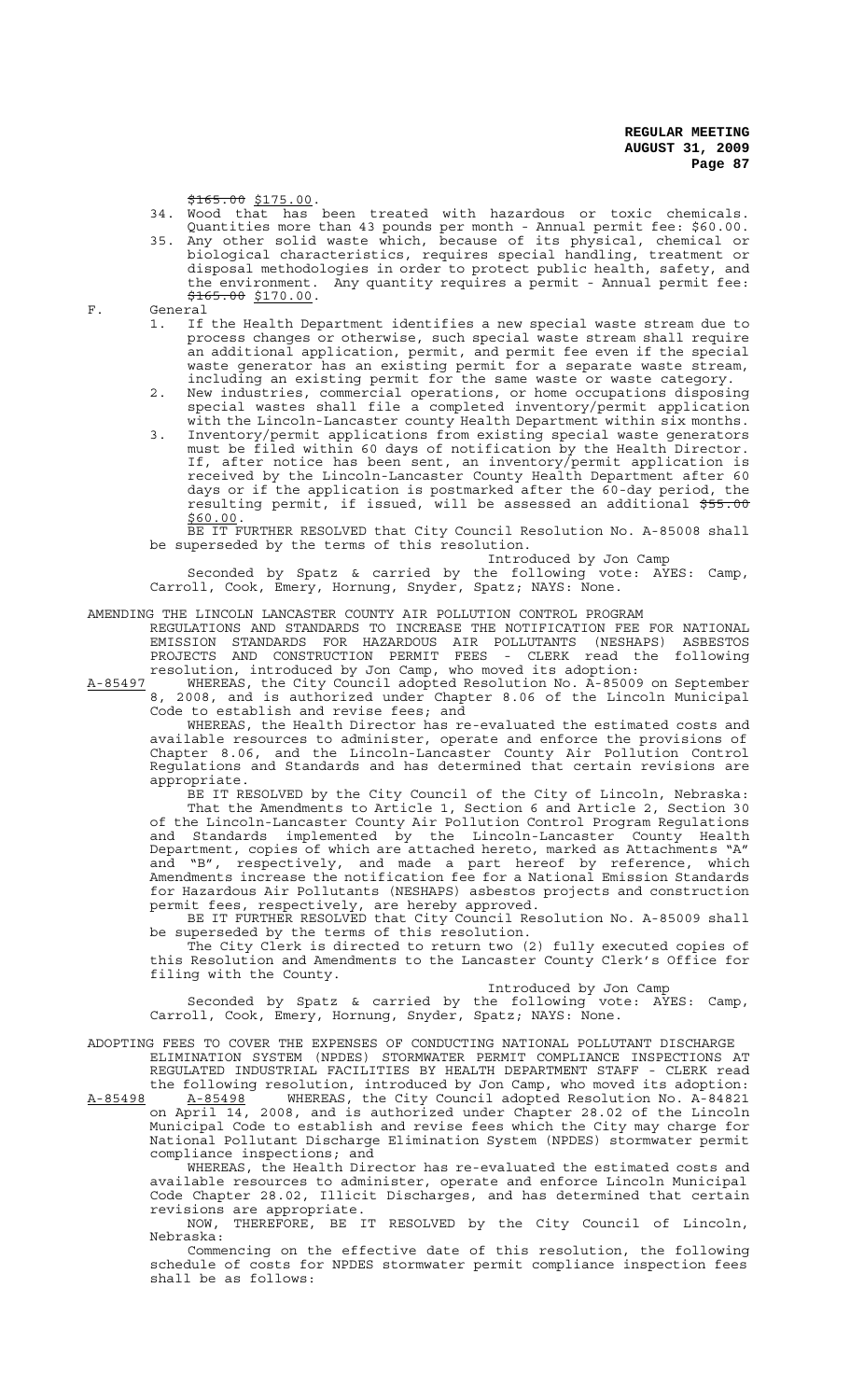| NPDES Permit Type                                                     | Annual Inspection Fee             |
|-----------------------------------------------------------------------|-----------------------------------|
| General                                                               |                                   |
| No Exposure                                                           | \$300.00                          |
| Late payment within 30 days after March 1                             | Annual fee plus 33% of annual fee |
| <u>Late payment after 30 days after March 1</u>                       | Annual fee plus 67% of annual fee |
| BE IT FURTHER RESOLVED that City Council Resolution No. A-84821 shall |                                   |
| be superseded by the terms of this resolution.                        |                                   |
|                                                                       | Introduced by Jon Camp            |
| Seconded by Spatz & carried by the following vote: AYES: Camp,        |                                   |

**SCHEDULE OF COSTS**

AUTHORIZING AND SUPPORTING THE APPLICATION TO THE TRANSPORTATION ENHANCEMENT PROGRAM OF THE STATE OF NE BRASKA DEPARTMENT OF ROADS TO ASSIST WITH FUNDING THE CONSTRUCTION OF THE STONEBRIDGE TRAIL CONNECTING THE ALVO ROAD TRAIL NEAR 14TH AND ALVO ROAD WITH THE 14TH STREET TRAIL NEAR 14TH AND HUMPHREY - CLERK read the following resolution, introduced by Jon Camp, who moved its adoption:

Carroll, Cook, Emery, Hornung, Snyder, Spatz; NAYS: None.

A-85499 WHEREAS, the City of Lincoln through its Parks and Recreation Department intends to apply to the State of Nebraska Department of Roads for financial assistance from the Transportation Enhancement Program for the purpose of constructing the Stonebridge Trail connecting the Alvo Road Trail near 14th and Alvo Road with the 14th Street Trail near 14th and Humphrey through the Stonebridge neighborhood; and

WHEREAS, the total estimated cost of the project is \$544,492, with \$108,898 identified in the CIP budget with funds coming from impact fees and \$435,594 being provided by the Transportation Enhancement Program grant; and

WHEREAS, the City of Lincoln wishes to express its support for the project and its willingness to commit to the cost of operation and maintenance of the trail in a safe and attractive manner for the public. NOW, THEREFORE, BE IT RESOLVED by the City Council of the City of Lincoln, Nebraska:

That the City of Lincoln hereby expresses its support for the application being made by its Parks and Recreation Department to the State of Nebraska Department of Roads for financial assistance from the Transportation Enhancement Program for the purpose of constructing the project described above and known as the Stonebridge Trail and its commitment to the on-going maintenance of the trail.

The City Clerk is directed to transmit a certified copy of this resolution to the Parks & Recreation Department for inclusion with the application to the State of Nebraska Department of Roads.

Introduced by Jon Camp

Seconded by Carroll & carried by the following vote: AYES: Camp, Carroll, Cook, Emery, Hornung, Snyder, Spatz; NAYS: None.

APPROVING THE LABOR CONTRACT BETWEEN THE CITY OF LINCOLN AND THE LINCOLN

POLICE UNION EFFECTIVE AUGUST 20, 2009 - CLERK read the following resolution, introduced by Jon Camp, who moved its adoption:

A-85500 BE IT RESOLVED by the City Council of the City of Lincoln, Nebraska: That the attached labor contract between the City of Lincoln and the Lincoln Police Union, to be effective August 20, 2009, is hereby approved, and the Mayor is authorized to execute the same on behalf of the City. Introduced by Jon Camp

Seconded by Spatz & carried by the following vote: AYES: Camp, Carroll, Cook, Emery, Hornung, Snyder, Spatz; NAYS: None.

#### A RESOLUTION BINDING THE CITY AS A SUB-RECIPIENT OF FEDERAL AID FUNDING FOR

CERTAIN TRANSPORTATION FACILITIES (ROADS, STREETS, TRAILS AND OTHERS) TO COMPLY WITH ALL APPLICABLE FEDERAL LAW, INCLUDING THE RULES AND REGULATIONS OF THE FEDERAL HIGHWAY ADMINISTRATION, ALL APPLICABLE STATE LAW RULES AND REGULATIONS (NEBRASKA ADMINISTRATIVE CODE) AND THE REQUIREMENTS OF THE LPA GUIDELINES MANUAL OF THE NEBRASKA DEPARTMENT OF ROADS (INCLUDING THE CONSULTANT SELECTION PROCESS), THE NATIONAL ENVIRONMENTAL POLICY ACT (NEPA), THE UNIFORM RELOCATION ASSISTANCE AND REAL PROPERTY ACQUISITION POLICIES ACT (UNIFORM ACT) AND TO MAINTAIN ADEQUATE FINANCIAL MANAGEMENT SYSTEMS AND DESIGNATING CERTAIN DIRECTORS AS RESPONSIBLE FOR MANAGEMENT OF THE CONSULTANT SELECTION PROCESS, THE NEPA AND THE UNIFORM ACT AND AUTHORIZING DON HERZ AS DIRECTOR OF THE FINANCE DEPARTMENT TO SIGN THE LPA FINANCIAL MANAGEMENT SYSTEMS CERTIFICATION - CLERK read the following resolution, introduced by Jon Camp, who moved its adoption:

A-85501 WHEREAS, certain transportation facilities (roads, streets, trails, and others) in the City of Lincoln have been designated as being eligible for federal funds by the Federal Highway Administration in compliance with federal laws pertaining thereto;

WHEREAS, the City of Lincoln desires to continue to participate in Federal-Aid transportation construction programs;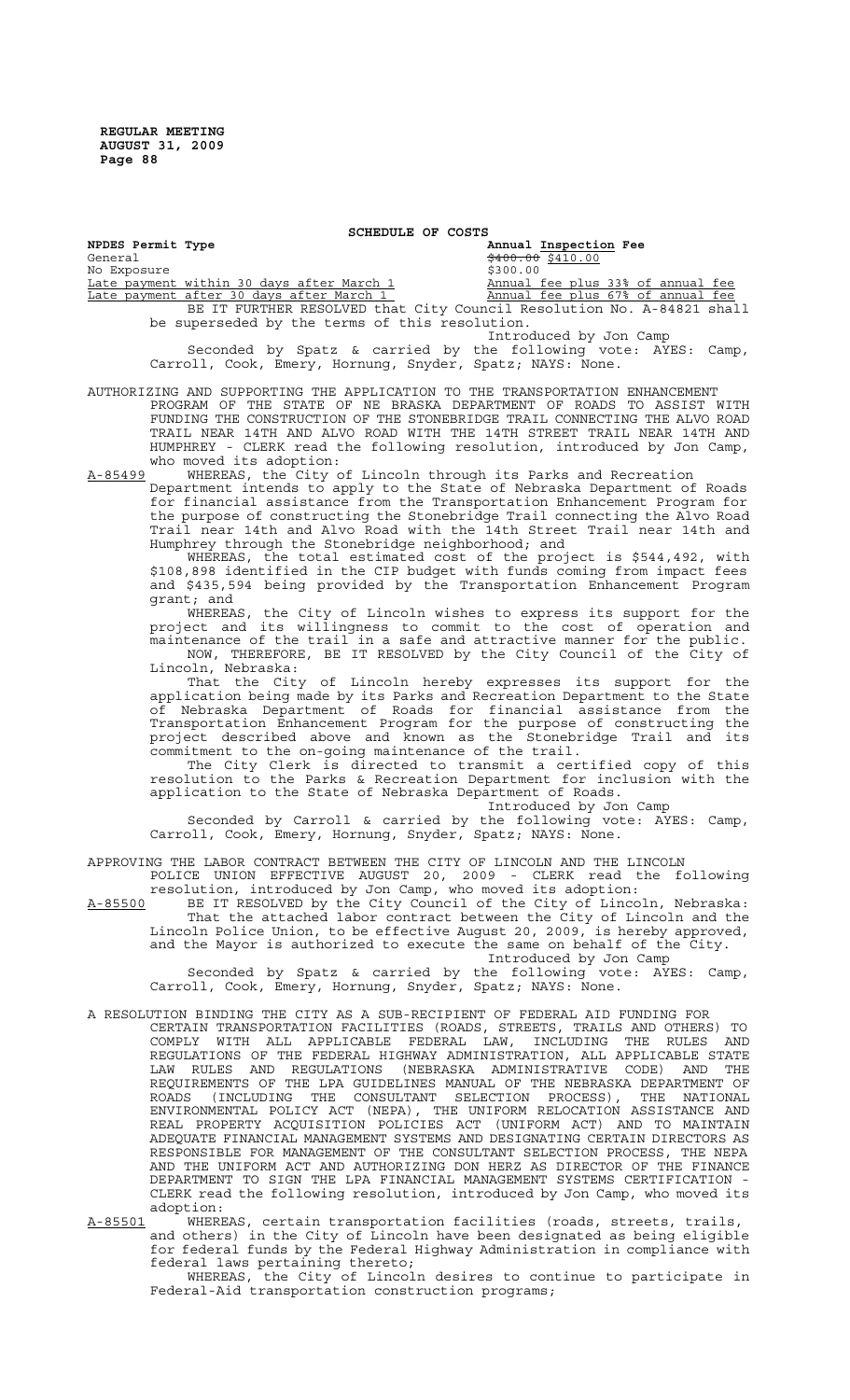WHEREAS, the Nebraska Department of Roads as a recipient of said Federal funds is charged with oversight of the expenditures of said funds;

WHEREAS, the City of Lincoln as a sub-recipient of said Federal-Aid funding is charged with the responsibility of expending said funds in accordance with Federal and State law, the rules and regulations of the Federal Highway Administration, the requirements of the Local Public Agency (LPA) Guidelines Manual of the Nebraska Department of Roads, including the Consultant Selection process as stated in the LPA Guidelines Manual, the National Environmental Policy Act (NEPA), the Uniform Relocation Assistance and Real Property Acquisition Policies Act (Uniform Act) and the maintaining of adequate Financial Management Systems;

WHEREAS, the City of Lincoln understands that the failure to meet all requirements for federal funding could lead to projects being declared ineligible for federal funds, which could result in the City of Lincoln being required to repay some or all of the federal funds expended for a project.

NOW, THEREFORE, BE IT RESOLVED by the City Council of the City of Lincoln, Nebraska:

The City of Lincoln does hereby adopt and bind itself to comply with all applicable federal law, including the rules and regulations of the Federal Highway Administration, all applicable state law and rules and regulations (Nebraska Administrative Code) and the requirements of the LPA Guidelines Manual of the Nebraska Department of Roads, including the consultant selection process as stated in the LPA Guidelines Manual, the consultant selection process as stated in the LPA Guidelines Manual, the<br>National Environmental Policy Act (NEPA), the Uniform Relocation Assistance and Real Property Acquisition Policies Act (Uniform Act) and the maintaining of adequate Financial Management Systems.

BE IT FURTHER RESOLVED THAT the City of Lincoln does hereby designate the following persons as responsible for the management of the following processes:

Consultant Section process: the Director of Public Works and Utilities Department, the Director of Parks and Recreation Department, the Director of Planning Department, and the Director of the Urban Development Department.

The National Environmental Policy Act (NEPA): The Director of Public Works and Utilities Department, the Director of Parks and Recreation Department, the Director of Planning Department, and the Director of the Urban Development Department.

The Uniform Relocation Assistance and Real Property Acquisition Policies Act (Uniform Act): the Director of Urban Development.

BE IT FURTHER RESOLVED that following individual is hereby authorized to sign the Financial Management Systems Certification attached to this Resolution: Don Herz, Finance Director.

 The City Clerk is directed to return the executed copies of this Resolution to the Public Works and Utilities Department, to obtain Don Herz's signature on the Financial Management Systems Certificate and transmittal of this Resolution and the Certification to the State Department of Roads.

#### Introduced by Jon Camp

Seconded by Carroll & carried by the following vote: AYES: Camp, Carroll, Cook, Emery, Hornung, Snyder, Spatz; NAYS: None.

SPECIAL PERMIT 09016 - APPLICATION OF THE MENTAL HEALTH ASSOCIATION OF NEBRASKA FOR A HEALTH CARE FACILITY, INCLUDING REQUESTED WAIVER OF REQUIRED FRONT AND SIDE YARD LANDSCAPING AND TO REDUCE THE REQUIRED SIDE YARD SETBACKS FROM 10 FEET TO 5 FEET, ON PROPERTY GENERALLY LOCATED SOUTH OF VAN DORN STREET ON SOUTH 14TH STREET. (8/17/09 - P.H. W/ACTION CON'T TO 8/31/09) - PRIOR to reading:

CARROLL Moved to amend Bill No.09R-141 on page 2, line 5, after the word "time" insert the following: , with quests allowed to stay at the facility for a maximum of five consecutive days.

Seconded by Spatz & carried by the following vote: AYES: Camp, Carroll, Cook, Emery, Hornung, Snyder, Spatz; NAYS: None.

CLERK Read the following resolution, introduced by Jon Spatz, who moved its adoption:

A-85502 WHEREAS, Mental Health Association of Nebraska has submitted an application designated as Special Permit No. 09016 for authority to operate a health care facility with no more than four guests and one peer

adviser utilizing the facility at any given time together with requested waivers to waive required front and side yard landscaping and to reduce the required side yard setbacks from 10 feet to 5 feet, on property generally located south of Van Dorn Street on South 14th Street, and legally described to wit:

Lot 4, Block 24, Knob Hill Addition, Lincoln, Lancaster County, Nebraska;

WHEREAS, the real property adjacent to the area included within the site plan for this health care facility will not be adversely affected; and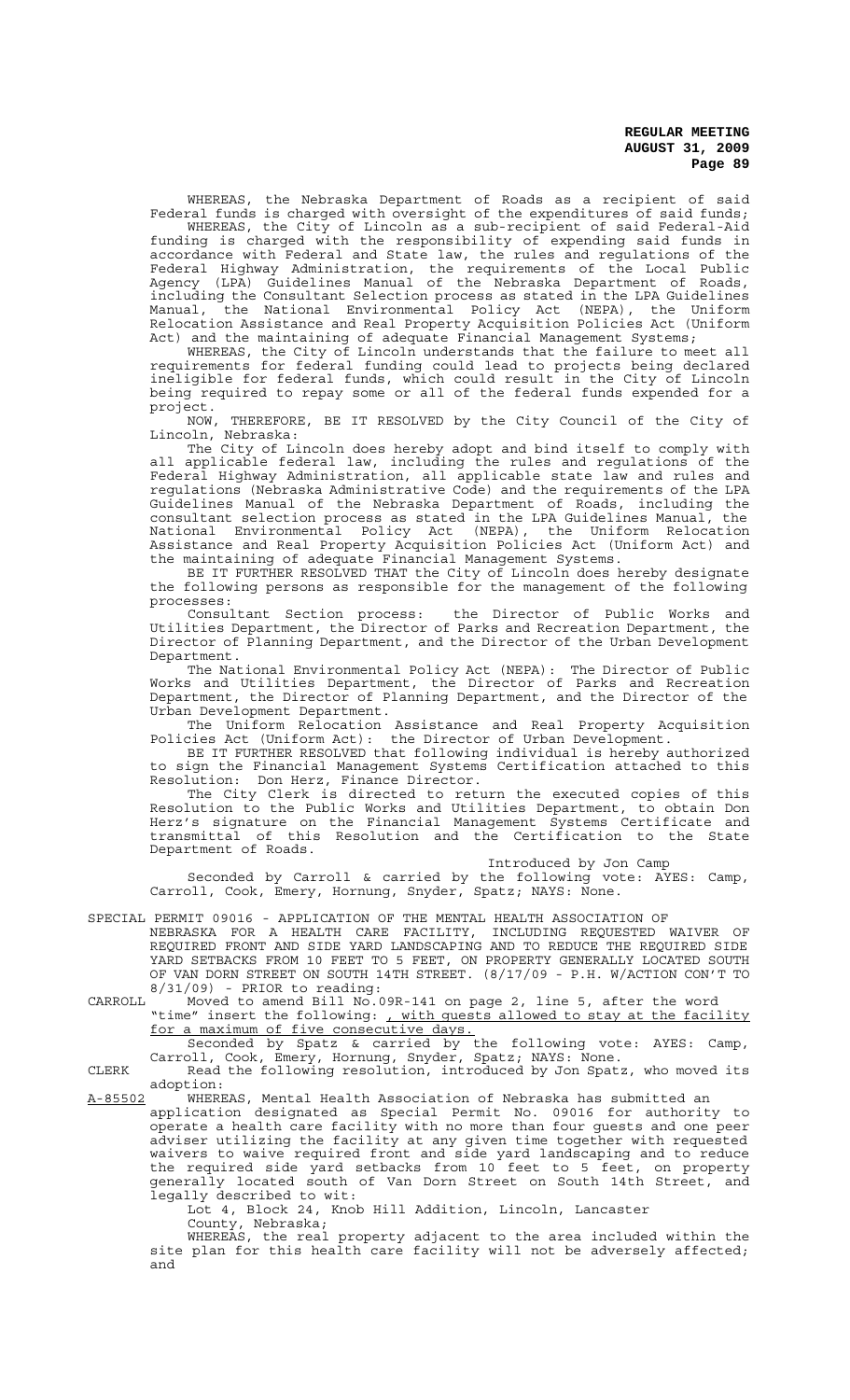WHEREAS, said site plan together with the terms and conditions hereinafter set forth are consistent with the intent and purpose of Title 27 of the Lincoln Municipal Code to promote the public health, safety, and general welfare.

NOW, THEREFORE, BE IT RESOLVED by the City Council of the City of Lincoln, Nebraska:

That the application of Mental Health Association of Nebraska, hereinafter referred to as "Permittee", to operate a health care facility with no more than four guests and one peer adviser utilizing the facility at any given time, on the property legally described above, be and the same is hereby granted under the provisions of Section 27.63.080 of the said health care facility be in strict compliance with said application, the site plan, and the following additional express terms, conditions, and requirements:

1. This approval permits the property at 2817 S. 14th Street to be used for a health care facility specifically a convalescent home with no more than four guests and one peer adviser utilizing this facility at any given time, with quests allowed to stay at the facility for a maximum of five consecutive days. This approval further waives the requirement that side and front yards be landscaped and reduces the side yard setbacks from 10 feet to 5 feet.

2. Before receiving building permits the Permittee shall cause to be prepared and submitted to the Planning Department for review and approval a revised and reproducible final site plan including five copies which:<br>a. Adds the following notes to the site plan:

- Adds the following notes to the site plan:<br>i. Buildings shall not occupy more tha i. Buildings shall not occupy more than thirty-five percent of the total land area covered by the special permit.
	-
	- ii. The required side yards shall each be 5 feet.<br>iii. Front and side yard landscaping is not requir iii. Front and side yard landscaping is not required.<br>iv Two off street parking stalls shall be provided
	- Two off street parking stalls shall be provided

b. Adds the following note to the General Notes, "Signs<br>need not be shown on this site plan, but need to be in need not be shown on this site plan, but need to be in compliance with Lincoln Municipal Code § 27.69.160, Special Permitted Uses, and must be approved by Building & Safety Department prior to installation".

3. Provide documentation from the Register of Deeds that the letter of acceptance as required by the approval of the special permit has been recorded.

4. Before occupying buildings or starting the operation of the health care facility all development and construction is to substantially comply with the approved plans.

5. The physical location of all setbacks and yards, buildings, parking and circulation elements, and similar matters must be in substantial compliance with the location of said items as shown on the approved site plan.

6. The terms, conditions, and requirements of this resolution shall run with the land and be binding upon the Permittee, its successors and assigns.

7. The Permittee shall sign and return the letter of acceptance to the City Clerk within 60 days following the approval of the special permit, provided, however, said 60-day period may be extended up to six months by administrative amendment. The City Clerk shall file a copy of the resolution approving the special permit and the letter of acceptance with the Register of Deeds, filling fees therefor to be paid in advance by the Permittee.

Introduced by John Spatz

Seconded by Carroll & carried by the following vote: AYES: Camp, Carroll, Cook, Emery, Hornung, Spatz; NAYS: Snyder.

# **ORDINANCE - 1ST READING & RELATED RESOLUTIONS (as required)**

AMENDING THE PAY SCHEDULE FOR A CERTAIN EMPLOYEE GROUP BY CREATING THE CLASSIFICATION OF "CRIME ANALYSIS MANAGER" - CLERK read an ordinance, introduced by Adam Hornung, amending Section 1 of Ordinance No. 18967 passed August 6, 2007, relating to the pay schedules of employees whose classifications are assigned to the pay range which is prefixed by the letter "A," by creating the job classification of "Crime Analysis Manager", the first time.

**ORDINANCES - 3RD READING & RELATED RESOLUTIONS (as required) - NONE**